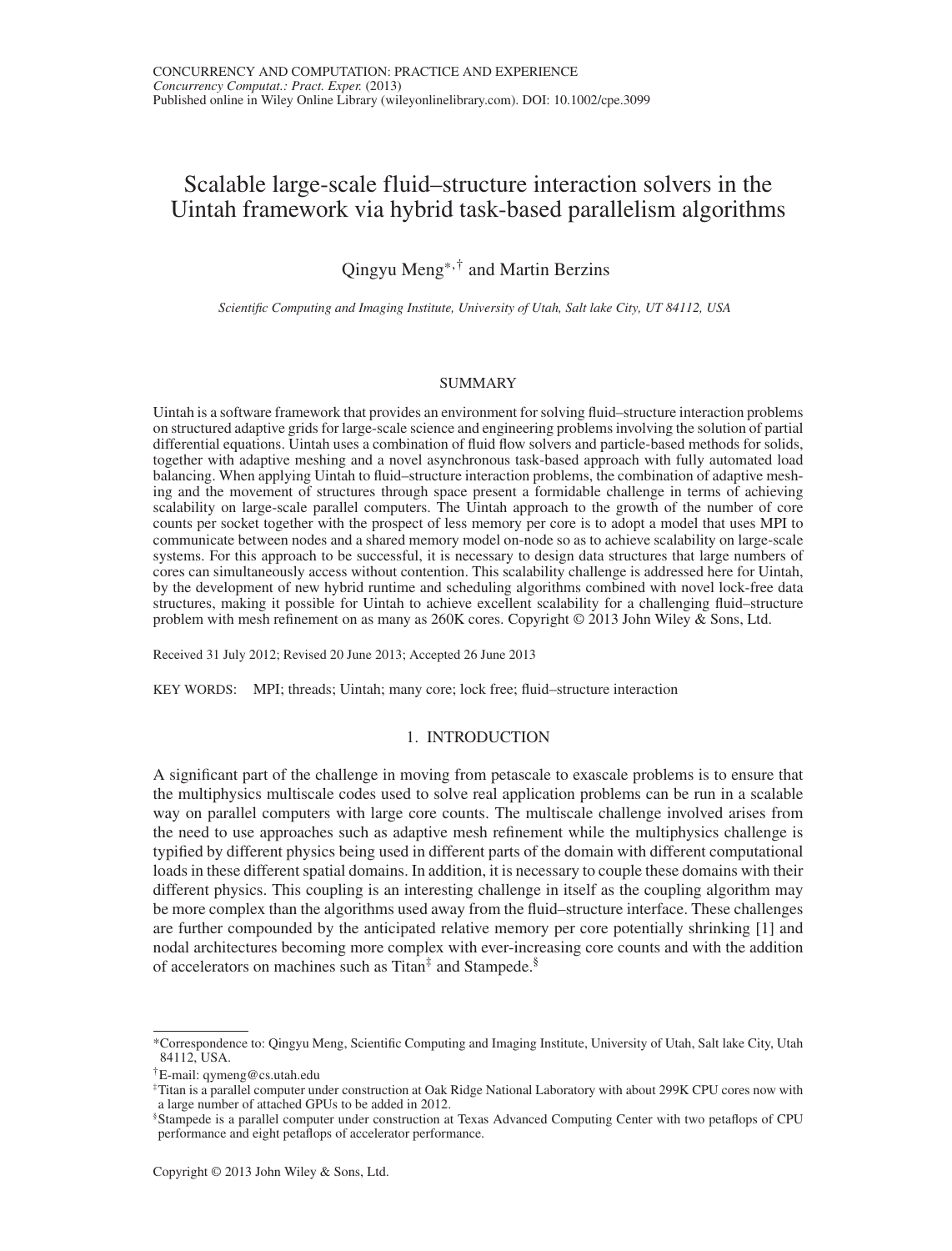This work will start to address some of these challenges by developing scheduling algorithms and associated software that will be used to tackle fluid–structure interaction algorithms in which mesh refinement is used to resolve the structure. The vehicle for this work is the Uintah Computational Framework [2–4]. The broad range and challenging nature of Uintah applications and the software itself are described in [5]. The Uintah code was designed to solve fluid–structure interaction problems arising from a number of physical scenarios. Uintah uses a combination of computational fluid dynamics (CFD) algorithms in its implicit continuous-fluid Eulerian (ICE) solver [6, 7] and couples ICE to a particle-based solver for solids known as the material point method (MPM) [8, 9]. The adaptive mesh refinement (AMR) approach used in Uintah is that of multiple levels of regularly refined mesh patches. This mesh is also used as a scratch pad for the MPM calculation of the movement and deformation of the solid [10, 11]. Uintah has been shown to scale successfully with many fluid and solid problems with adaptive meshes [12, 13]; however, the scalability of fluid–structure interaction problems has proven to be somewhat more challenging. This is at least partly because the particles that represent the solid in Uintah can freely move across mesh patch boundaries in a way that is not known beforehand and partly because not all the domain is composed of only the solid or the fluid. There are two key components in the approach that will be described here to improve the scalability of fluid–structure interaction. The first component concerns access to data stored at the level of a node in Uintah. In Uintah, a multicore node is treated as a miniature shared memory system, and only one copy of Uintah's global data needs to be stored per multicore node in the data warehouse that Uintah uses, thus saving a considerable amount of memory overall [12]. This approach also makes it possible to migrate particles across the cores in a node without using MPI. However, for this approach to be successful, it is necessary to design a single nodal data structure, a data warehouse, that large numbers of cores can simultaneously access without contention.

The second component concerns how the cores on a node themselves request work. In the model proposed by the authors [12], a single centralized controller allocates work to the cores. This approach has worked well on the Kraken $\mathbb{I}$  and Jaguar XT5<sup> $\mathbb{I}$ </sup> architectures. This approach breaks down when there are more cores per node, and when communications are faster, as on the Jaguar XK6 machine that consisted of the CPU part of the Titan machine. The solution, as will be shown, is to move to a distributed approach in which the cores themselves are able to request work.

Both approaches will be shown to make a substantial improvement to the scalability of fluid– structure interaction problems. This improvement in scalability will be demonstrated by using a challenging problem that consists of the motion of a solid through a liquid that is modeled by the compressible Navier–Stokes equations. The solid is modeled by particles on the finest part of an adaptive mesh.

The main challenges addressed by this paper (and indeed its novelty) are as follows:

- 1. The incorporation of a decentralized multithreaded scheduler model to the Uintah framework;
- 2. Improving the performance of applications by using lock-free data structures in the hybrid multithreaded scheduling approach; and
- 3. Using a real-world fluid–structure application on a machine with a large core count to demonstrate these improvements in scalability.

Although the challenges addressed here is similar to that addressed in the PRONTO work [14,15] for the solution of contact problems in which the contact algorithm requires more work than takes place in the rest of the domain, the solution adopted here is very different. There are many examples of other parallel fluid–structure interaction work [16–19], but the approach adopted here is somewhat different to many as it relies heavily upon the asynchronous nature of Uintah.

There are also many other codes that are similar to some parts of Uintah and have been run on large parallel architectures. In the case of adaptive mesh codes, there are many such solvers. Examples of codes that run on large parallel architectures are those of Steensland, Wissink, and

<sup>¶</sup> Kraken is a National Science Foundation (NSF) Cray XT5 computer located at NICS, Oak Ridge, Tennessee with 112K compute cores and a peak performance of 1.17 PF

<sup>||</sup>Jaguar was until 2012 the Cray XT5 system at Oak Ridge National Lab. with 224K cores and a peak performance of 2.33 petaflops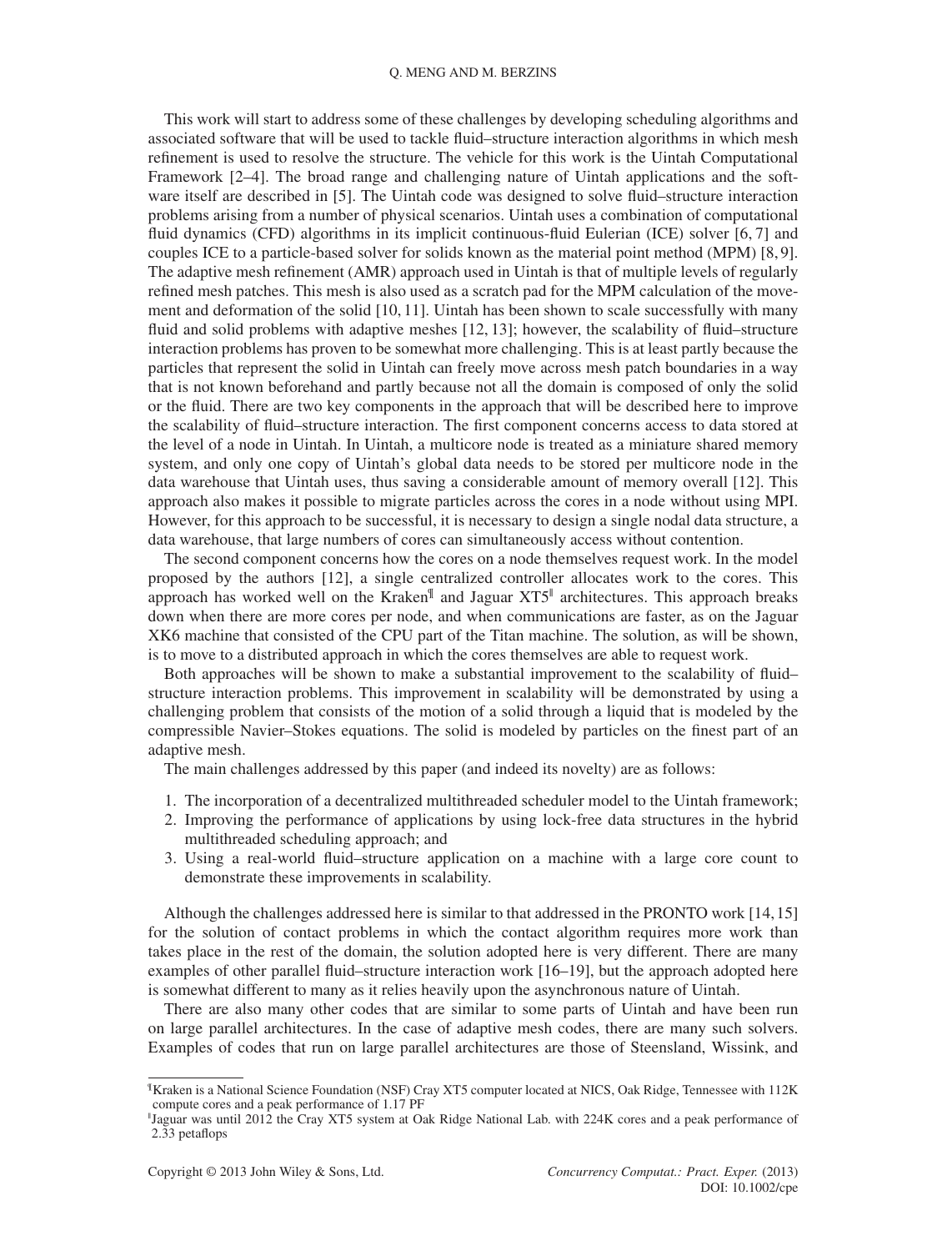Parashar, [20, 21], the Flash code [22–24] based on adaptive octtree meshes and the physics AMR code Enzo, [25, 26]. The Cactus framework [27–29] provides solutions for a broad class of computational physics applications. The highly scalable codes of Ghattas *et al.* [30] also use an octree-based approach for very different problems. There are many codes that use high-speed flow algorithms. On example typical of many recent codes is the Sandia CTH code, [31], which also now uses MPM. Most of these codes do not target the problems that Uintah has been designed for, with large deformations, complex geometries, and massive parallelism through an asynchronous task-based approach.

In the remainder of this paper, the aforementioned challenges are addressed as follows: Section 2 describes the Uintah software and the adaptive fluid–structure methodology used. In Section 3, the details of the fluid–structure algorithm are described. Section 4 describes the existing scalability of Uintah on fixed and adaptive meshes. The challenge of scaling fluid–structure algorithms is explained in Section 5 in the context of a challenging model problem. Section 6 describes the different approaches that may be used in scheduling tasks, whereas Section 7 shows how to redesign the data warehouse to avoid contention when access is attempted by multiple cores. Section 8 shows that these approaches very much improved the scalability of the model problem on the Jaguar XK6 architecture up to 260K cores. Section 9 provides some conclusions and areas for future work. Overall, Sections 2–4 help the reader with Uintah, whereas Sections 5–9 contain new material.

## 2. UINTAH'S FLUID–STRUCTURE INTERACTION METHODOLOGY

The Uintah computational framework was intended to make it possible to solve complex fluid– structure interaction problems on parallel computers. In particular, Uintah is designed for *full physics* simulations of fluid–structure interactions involving large deformations and phase change. The term *full physics* refers to problems involving strong coupling between the fluid and solid phases with a full Navier–Stokes representation of fluid phase materials and the transient, nonlinear response of solid phase materials that may include chemical or phase transformation between the solid and fluid phases.

Uintah uses a full *multimaterial* approach in which each material is given a continuum description and is defined over the complete computational domain. Although at any point in space the material composition is uniquely defined, the multimaterial approach adopts a statistical viewpoint whereby the material (either fluid or solid) resides with some finite probability. In order to determine the probability of finding a particular material at a specified point in space, together with its current state (i.e., mass, momentum, and energy), multimaterial equations are used. The algorithm that uses a common framework to treat the coupled response of a collection of arbitrary materials is described in the succeeding text. This methodology follows the ideas of Kashiwa *et al.* [32, 33]. Individual equations of state are needed for each material to determine relationships between pressure, density, temperature, and internal energy. Constitutive models are also required to describe the stress for each material based on appropriate input parameters (deformation, strain rate, history variables, etc.). In addition to those parameters, the multimaterial nature of the equations also requires closure for the volume fraction of each material. For a precise description of the algorithm, the reader should refer to [6, 7, 34].

## *2.1. The ICE multimaterial CFD approach*

In order to represent fluids in its multimaterial CFD formulation, Uintah uses the ICE method [35], further developed by Kashiwa and others at Los Alamos National Laboratory [36]. The use of a cellcentered, finite volume approach is convenient for multimaterial simulations in that a single control volume is used for all materials. This is particularly important in regions where a material volume goes to zero, as by using the same control volume for mass and momentum, if the material volume tends to zero, then the associated mass and momentum also similarly tend to zero. The approach allows the solutions to a broad class of fluid flow problems to be computed.

The Uintah implementation of the ICE technique uses operator splitting in which the solution consists of a separate Lagrangian phase where the physics of the conservation laws are computed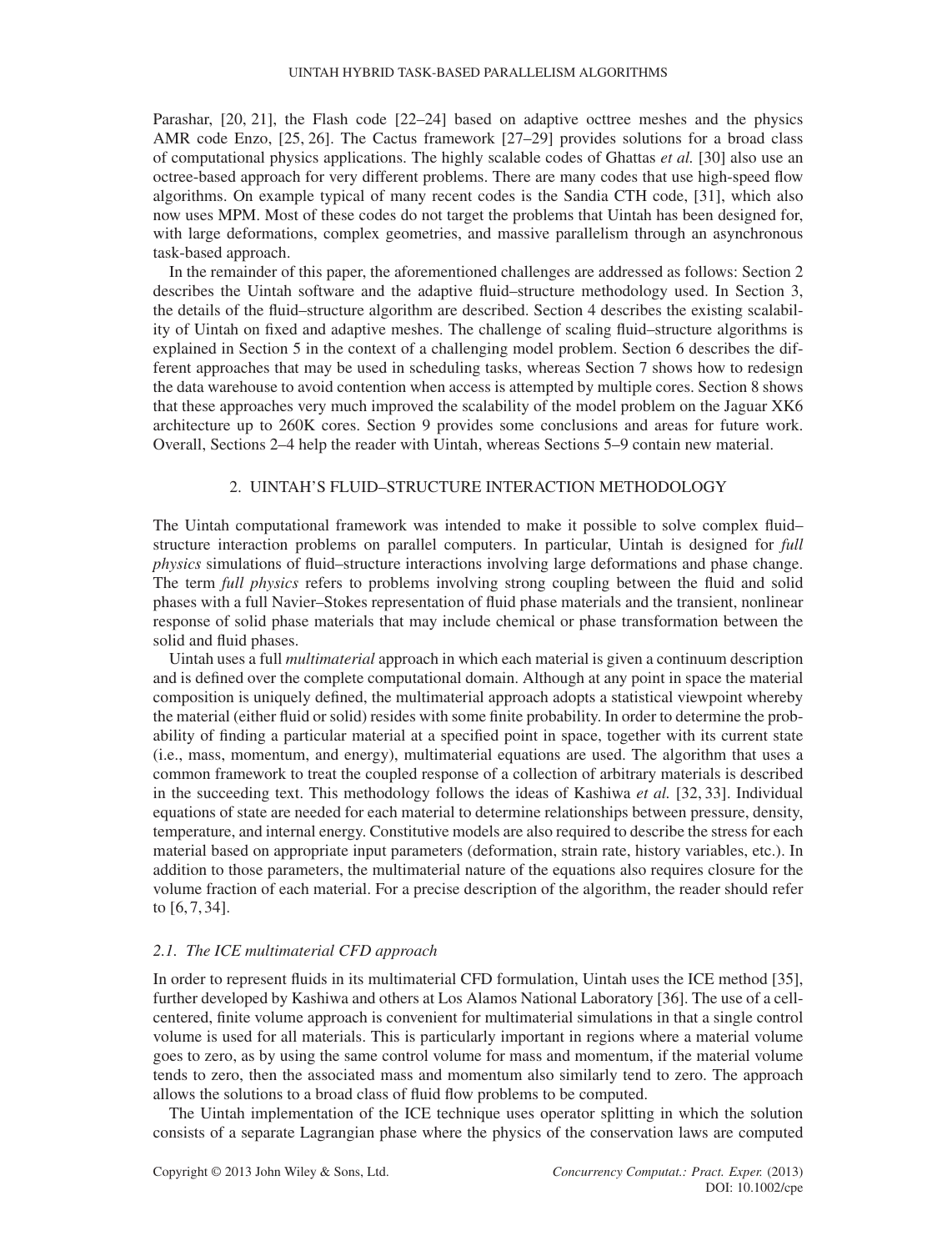and a Eulerian fluid phase in which the material state is transported via advection to the surrounding cells. The general solution approach is well developed and described in [6, 7, 34, 37].

## *2.2. The material point method*

Solids in Uintah are represented by the particle method known as the MPM [8, 9]. MPM is a powerful technique for computational solid mechanics and has found favor in applications such as those involving complex geometries, large deformations, and fractures; see [5] for these and many other examples. MPM is an extension to solid mechanics of FLIP [38], which is a particle-in-cell method for fluid flow simulation [39]. Uintah also uses an implicit formulation of MPM [40]. In MPM, Lagrangian particles or material points are used to discretize the volume of a solid material. Each particle carries state information (e.g., mass, volume, velocity, and stress) about the portion of the volume that it represents. The MPM method typically uses a Cartesian grid as a computational scratchpad for computing spatial gradients. This grid may be arbitrary, and in Uintah, it is the same grid used by the accompanying multimaterial ICE CFD component. Particles are usually created on the finest level of the mesh and are always mapped back to the background grid according to their coordinates. The initial physical state of the solid is projected from the computational nodes to the cell centers collocating the solid material state with that of the fluid. This common reference frame is used for all physics that involve mass, momentum, or energy exchange among the materials. This results in a tight coupling between the fluid and solid phases. This coupling occurs through terms in the conservation equations, rather than explicitly through specified boundary conditions at interfaces between materials. Because a common multifield reference frame is used for interactions among materials, typical problems with convergence and stability of solutions for separate domains communicating only through boundary conditions are alleviated. Considerable improvements in MPM and its analysis [41–44] have resulted from work connected to the Uintah code.

## 3. UINTAH FLUID–STRUCTURE ALGORITHM

The combination of MPM and ICE, MPMICE, is Uintah's fluid–structure interaction component. One of the challenges in multiphysics simulations is that the coupling algorithms involve calculations with each of the methods used in the domains that are coupled. Such calculations impose extra work in the coupling domain and also involve calls to the functions that implement the individual methods being coupled. In the Uintah coupling algorithm, there are 12 steps. Some of these steps apply only to the fluid (as labeled by ICE), others apply only to the solid (as labeled by MPM), whereas other steps apply to both the fluid and the solid (as labeled by MPMICE). If each phase of this algorithm is used as a synchronization point, then the parts of the domain not containing a multiphysics interface will be locked out while the interface calculation proceeds. The 12 steps used in the Uintah coupling algorithm are the following [7]:

- 1. Interpolate particle state to grid, MPM.
- 2. Compute the equilibrium pressure, ICE.
- 3. Compute face centered velocities for the Eulerian advection, ICE.
- 4. Compute sources of mass, momentum, and energy as a result of phase-changing chemical reactions, MPMICE.
- 5. Compute an estimate of the time-advanced pressure, ICE.
- 6. Calculation of face-centered pressure using a density-weighted approach, ICE.
- 7. Material stresses calculation, MPM.
- 8. Compute Lagrangian phase quantities at cell centers, ICE.
- 9. Calculate momentum and heat exchange between materials, MPMICE.
- 10. Compute the evolution in specific volume due to the changes in temperature and pressure during the foregoing Lagrangian phase of the calculation, ICE.
- 11. Advect fluids for the fluid phase, ICE.
- 12. Advect solids for the solid phase, interpolate the time-advanced grid velocity and the corresponding velocity increment back to the particles, and use these to advance the particle's position and velocity, respectively, MPM.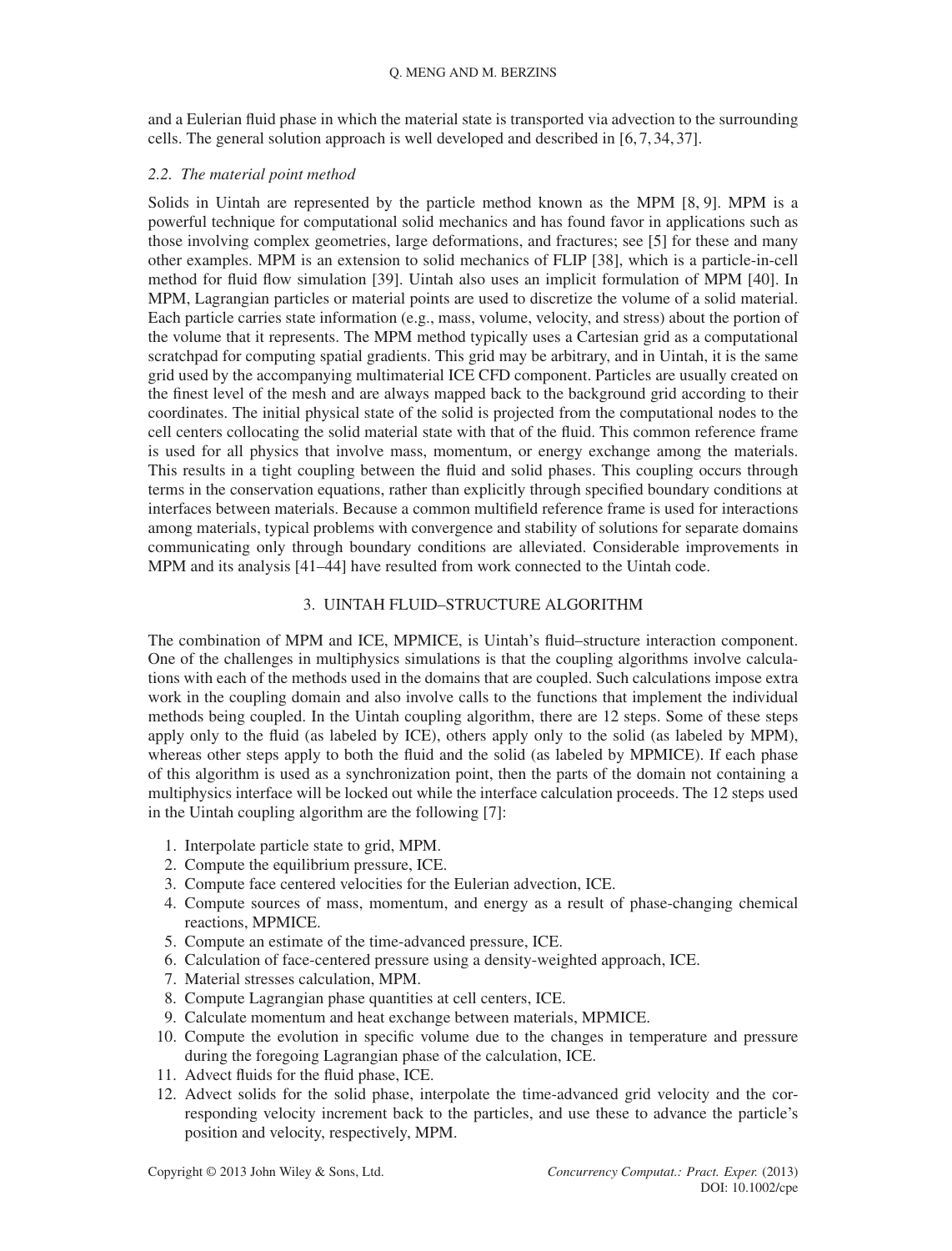The difficulties associated with this algorithm from a parallel scalability point of view are twofold. The first difficulty is that the MPM work per patch depends on the number of particles per patch. This value constantly changes as particles enter or leave patches. The second difficulty is that as particles are not distributed throughout the domain, the work associated with MPM only takes place in an irregular and transient manner throughout the patch set.

## 4. EXISTING UINTAH SCALABILITY

In order to put the work in this paper in context, it is helpful to provide a summary of the evolution of the Uintah code. There have been three main phases of development.

- Phase 1: 1998–2005 In this phase, the task graph based framework was written and most of the key applications code that runs on static meshes developed [3, 6, 7]. The task graph was executed in a fixed order and the different components of Uintah scaled to about 2000 cores.
- Phase 2: 2006–2010 In the second phase of development, the emphasis was on adaptive mesh refinement and on revising many of the data structures and algorithms while still using an MPI-only approach. These developments resulted in scalability of mesh refinement applications to 98K cores [10, 45].
- Phase 3: 2011- The third phase of Uintah development has focussed on a rutime system that scales well on large core counts and extends to computer architectures with accelerators. The start of this work was out-of-order task execution [46] and the move to one MPI process per multicore node [12]. This work provides an extension of these ideas to more complex problems on recent architectures. At the same time, the runtime system of Uintah has recently started to be extended to accelerators [47]. In describing the existing scalability of Uintah, there three topics that need to be covered.

## *4.1. Adaptive mesh refinement algorithms*

Before addressing fluid–structure interaction with AMR, it is important to be sure that the adaptive meshing part of the algorithm scales independently. The importance of AMR for allowing refined and coarsened meshes is now well understood in many areas of computational science. In the case of codes such as Uintah, which solves large systems of partial differential equations on a mesh, refining the mesh increases the accuracy of the simulation. Although Uintah's task graph structure of the computation makes it possible to improve scalability through adaptive self-tuning, the changing nature of the task graph from adaptive mesh refinement poses extra challenges for scalability [45]. In the last 4 years, improvements within Uintah to the regridding and load-balancing algorithms have led to a  $40\times$  increase in the scalability of AMR [10, 11]. Previously, Uintah used the well known Berger–Rigoutsos algorithm [48] to perform regridding. However, at large core counts, this algorithm performed poorly. The new regridder [11] defines a set of fixed-sized tiles throughout the domain. A search of each tile is then made for refinement flags without the need for communication, and all tiles that contain refinement flags become patches. This regridder scales well at large core counts because cores only communicate once at the end of regridding when the patches are combined.

# *4.2. Load-balancing and task execution*

When the simulation grid changes as a result of physics or load imbalance, a new grid and mesh patches are created and the Uintah framework automatically migrates the mesh patches to their new homes on the cores. This automation is possible as the framework manages all the simulation variable allocations. The load-balancing algorithm used accurately predicts the amount of work a patch requires by using data assimilation and measurement techniques with feedback as this approach outperforms traditional cost models [10]. In this way, Uintah's load balancer determines a reasonable allocation of patches to nodes using measurement and geometric information. The load balancer attempts to guarantee that an equal amount of work is distributed to each core so as to allow for an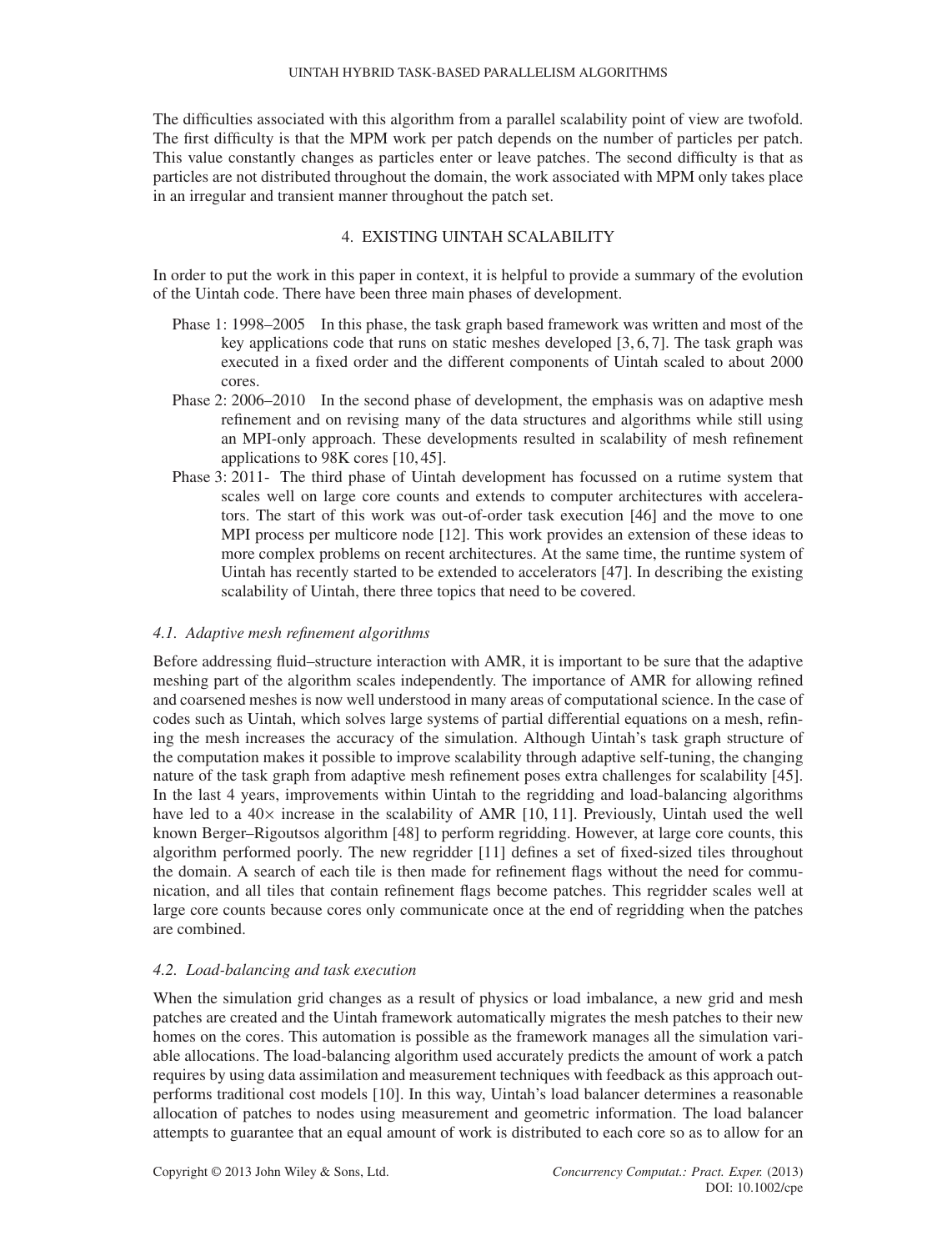optimal scaling of the simulation on multiple cores. Once the AMR regridder generates the hexahedral mesh patches of regular mesh cells, a bounding volume hierarchy (BVH) [49] tree is built or updated to hold all the patches for fast lookup on each independent mesh level. The patches are uniquely assigned to cores by the load balancer. Once a local set of patches is known, each core can run computational tasks on its own patches and communicate with other cores through MPI messages automatically generated by Uintah. A significant amount of development has also been carried out on out-of-order execution of tasks, which has produced a significant performance benefit in lowering both the MPI wait time and the overall runtime [13, 46] on 98K cores and beyond.

#### *4.3. Data warehouse*

Uintah's data warehouse is a hashed-map-based dictionary that maps variable names and mesh patch or level id to the memory address of a variable. Each task can obtain its read and write variables by querying the data warehouse with a variable name and a patch id. After each timestep, the old data warehouse is frozen and is set to be read-only. A new data warehouse to store newly computed variables in this timestep is then initialized. Variables can also be carried over from the old to the new data warehouse so as to avoid memory reallocation. Besides acting as a central dictionary for all variables, the data warehouse also manages MPI communication buffers. When an MPI message needs to be received (say for a variable coming from another core), a foreign variable will be allocated by the data warehouse and marked as invalid. An associated MPI buffer for this foreign variable will be provided to hold the incoming message. When the variable is received, the foreign variable will be marked as valid and ready for use by computational tasks. As all Uintah variables are allocated and accessed through the data warehouse, this warehouse must also keep track of the life of any variable. All the intermediate variables are deallocated through a scrubbing process if no longer needed.

The message passing paradigm that Uintah initially operated under was that any data that needed to be communicated to a neighboring core was passed via MPI. For multicore architectures, the process of passing data that is local to a node by using MPI is both time consuming and duplicates identical data that can be shared between cores.

Uintah now stores only one copy of global data per multicore node in its data warehouse. The task scheduler now spins off tasks to be executed on, say,  $nc$  cores using a threaded model, [12] which results in the global memory used in a single shared data warehouse being a fraction of  $nc^{-1}$  of what is required for multiple MPI tasks, one per each of the  $nc$  cores. This memory saving expands the scope and range of problems beyond those that it has been possible to explore until now [12,50]. This approach is also being extended to spin off tasks to be executed on other types of processors, such as GPUs. A working prototype that uses as many as 1000 GPUs has recently been tested on the TitanDev project at Oak Ridge as well as full capability jobs being run on the Keeneland GPU system at NICS, which has multiple GPUs per node [51].

Through this research, Uintah has been able to show strong and weak scalability up to 196K cores on Department of Energy's Jaguar for ICE with AMR as seen in [10–13]. Finally, the use of Uintah with scalable linear solvers such as hypre has led to good weak scalability up to about 200K cores [52].

## *4.4. Uintah software engineering and sustainability*

The Uintah framework has over 700K lines of code, and it is natural to ask what testing procedures are in place to ensure that the code executes correctly. Code development inside Uintah follows a formal structure. Each Uintah component is a C++ class that must implement several virtual methods: **problemSetup()**, **scheduleInitialize()**, **scheduleComputeStableTimestep()**, and **scheduletimeAdvance()**. Each scheduling task, that is, **scheduleTimeAdvance**, contains a callback pointer to a function implementing the actual work of the function. Extensive Uintah documentation describes each of these methods in detail (http://www.uintah.utah.edu/trac/wiki/Documentation). For example, the purpose of **scheduleInitialize** is to initialize the grid data with values read in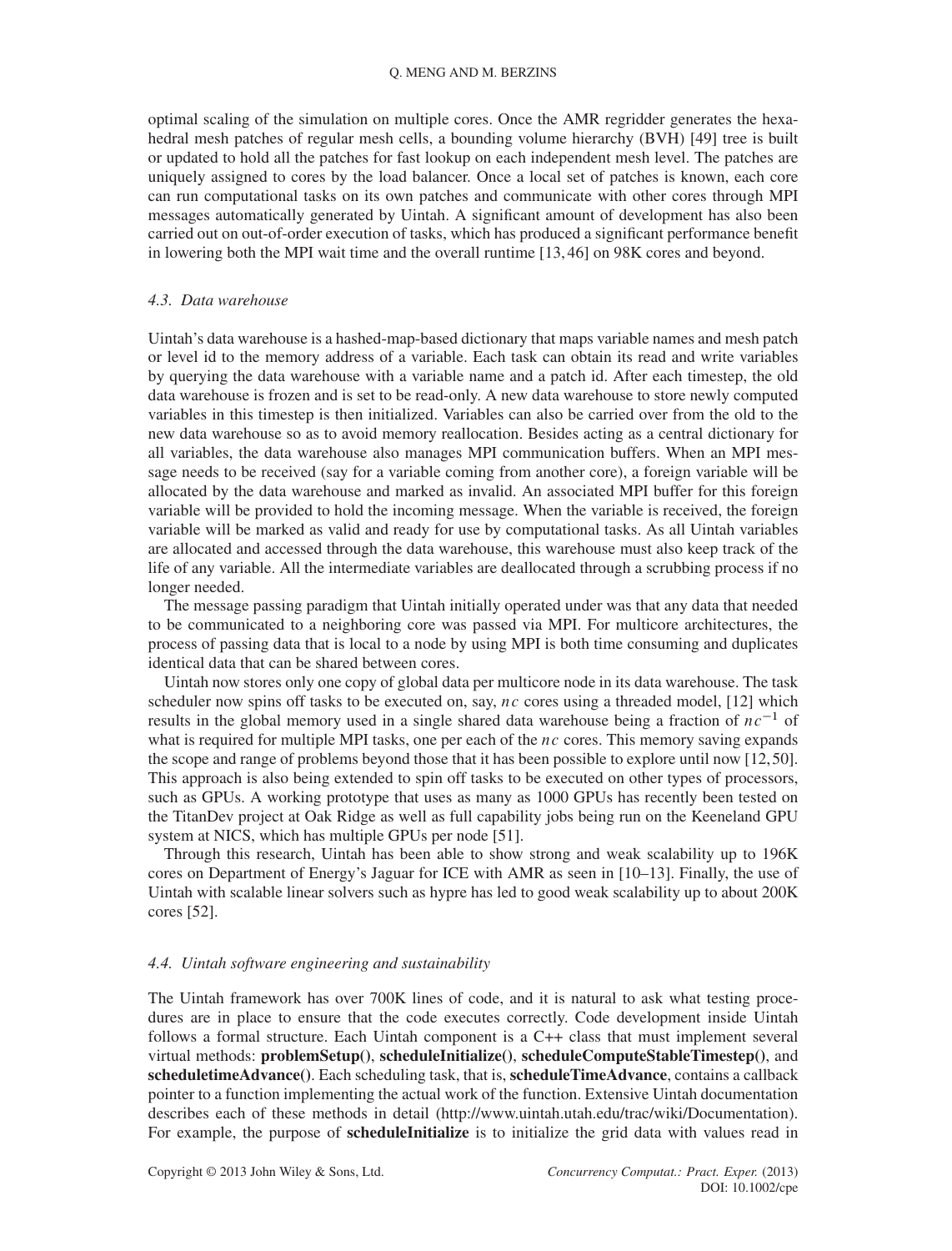### UINTAH HYBRID TASK-BASED PARALLELISM ALGORITHMS

from the **problemSetup** and to define what variables are actually computed in the time advancement stage of the simulation. Similarly, the purpose of **scheduleTimeAdvance** is to schedule the actual algorithmic implementation. In general, the best way to schedule the algorithm is to break it down into individual tasks. Each task will have its own data dependencies and function pointers that reference individual computational methods. In order to ensure the quality of new codes and the underlying software base, Uintah has had a fifteen-year history of running daily build and test scripts. The Uintah project uses a continuous integration testing buildbot (http://buildbot.net/trac) to constantly build and regression test every source code modification checked into the subversion repository. The Buildbot system provides an automated compile and test cycle that is triggered each time the Uintah subversion repository is updated. After the compile checks, a suite of 100 regression tests are performed. Any failures are reported, and any potential problems are quickly identified and reported to the individual developer via email and to the internal developer mailing list. In addition, a publicly available web server runs and records the status of the build and tests for the individual check-in and the more comprehensive nightly tests. Finally, each night, the buildbot does a comprehensive build and test for both debug and optimized builds. This process provides a level of confidence to developers that the Uintah code base will always be in a compilable and tested state at any given point in time. The latest Uintah release is always available for download at www.uintah.utah.edu, and the Uintah User Guide and application guides [53, 54] are also available on our web site, together with an installation guide that covers installation of Uintah and all supporting libraries including PETSc, hypre, MPI, and VisIt.

Although this process is similar to the working code provided and used by other frameworks for the last 15 years, it does not ensure that the code, although demonstrably executing correctly in many cases, is necessarily formally correct. This may be potentially problematic when running at the very largest core counts. For this reason, we have started to look at more formal approach for ensuring correctness and have outlined our approach in [55]. We have not yet found additional bugs in the runtime system with this approach.

## 5. A MOTIVATING PROBLEM AND THE CHALLENGES OF SCALING ON FLUID–STRUCTURE PROBLEMS

The motivating fluid–structure interaction problem used here arises from the simulation of explosion of a small steel container filled with a solid explosive (PBX-9501). The explosive ignites and begins to burn, converting the solid into a high temperature gas which in turn causes the container to pressurize. As the pressure increases, the container expands and eventually ruptures violently. The benchmark problem used for this scalability study is the transport of a small cube of steel container piece inside of the PBX product gas at an initial velocity of Mach two. The simulation used an explicit formulation with the lock-step time-stepping algorithm that advances all levels simultaneously. This problem exercises all of the main features of ICE, MPM, and AMR and amounts to solving eight partial differential equations, along with two pointwise solves and one iterative solve as described in [10, 13]. The ICE method [32, 33, 41] is used to model the gas, and the MPM [8] method is used to model the solid. The interactions between the gas and the solid that cause the block of material to move are modeled using the algorithm described in Section 3 [6, 7, 34]. This benchmark also included a model for the deflagration of the explosive and the material damage model ViscoSCRAM [56] in order to be representative of the type of target calculations that are aiming at [13]. For the purposes of weak scaling, each successively larger version of this problem is about four times as large as the previous one. The simulation utilized three mesh refinement levels with each level being a factor of four more refined than the previous level. The starting solution with fluid velocity arrows and the refined spatial mesh around the moving block of material to this problem is shown in Figure 1 as is the solution at the end of the run again with fluid velocity arrows and the refined spatial mesh around the moving object. The refinement algorithm used tracked the interface between the solid and the fluid causing the simulation to regrid often while maintaining a fairly constant-sized grid, which allows the scalability to be more accurately measured. This criteria led to each problem being about four times as large as the previous one.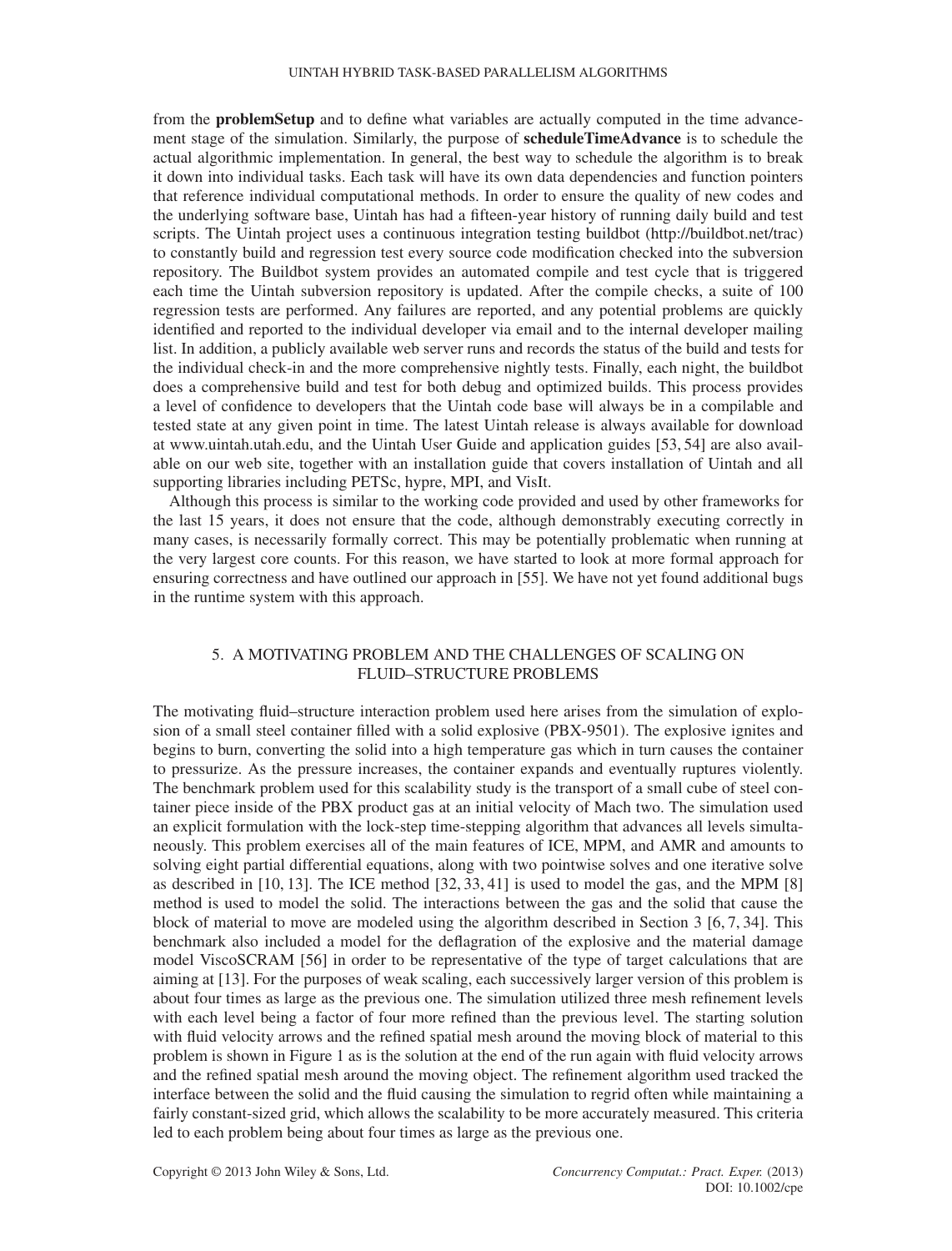

Figure 1. initial solution with velocity arrows (top left) and mesh (top right) and final solution with velocity arrows (bottom left) and mesh (bottom right) of fluid–structure interaction problem.

## *5.1. Initial computational results on Kraken using MPI only*

This test problem was originally run on NSF's Kraken system [57] in 2011 with the scaling results shown in Figure 2. In this figure, the average time per timestep is compared with the number of cores used. The benchmark involved four strong scaling runs of varying size. Each of these runs uses an initial coarse mesh with doubled resolution with respect to the previous run. The refinement criteria used in MPMICE refines the mesh anywhere that particles exist. This refinement criteria led to each problem being about eight times as large as the previous one. In the four cases shown, the number of mesh cells were 619K, 3.8M, 21.3M, and 152M, respectively, whereas the number of MPM points used to represent the solid were 2.1M, 16.8M, 134M, and 1.1B in each of the strong scaling cases associated with the four solid lines. In the case of the run with the largest number of points, the rightmost solid line, the strong scaling clearly breaks down as the line turns up. In this case, the code has only 16% relative efficiency [57] at the final point with respect to the run in the top leftmost corner. The dashed lines show weak scaling information in which the lines should be horizontal if weak scaling occurs when moving to a larger core count with the same amount of work per core. In the case of this problem at larger core counts, both weak and strong scaling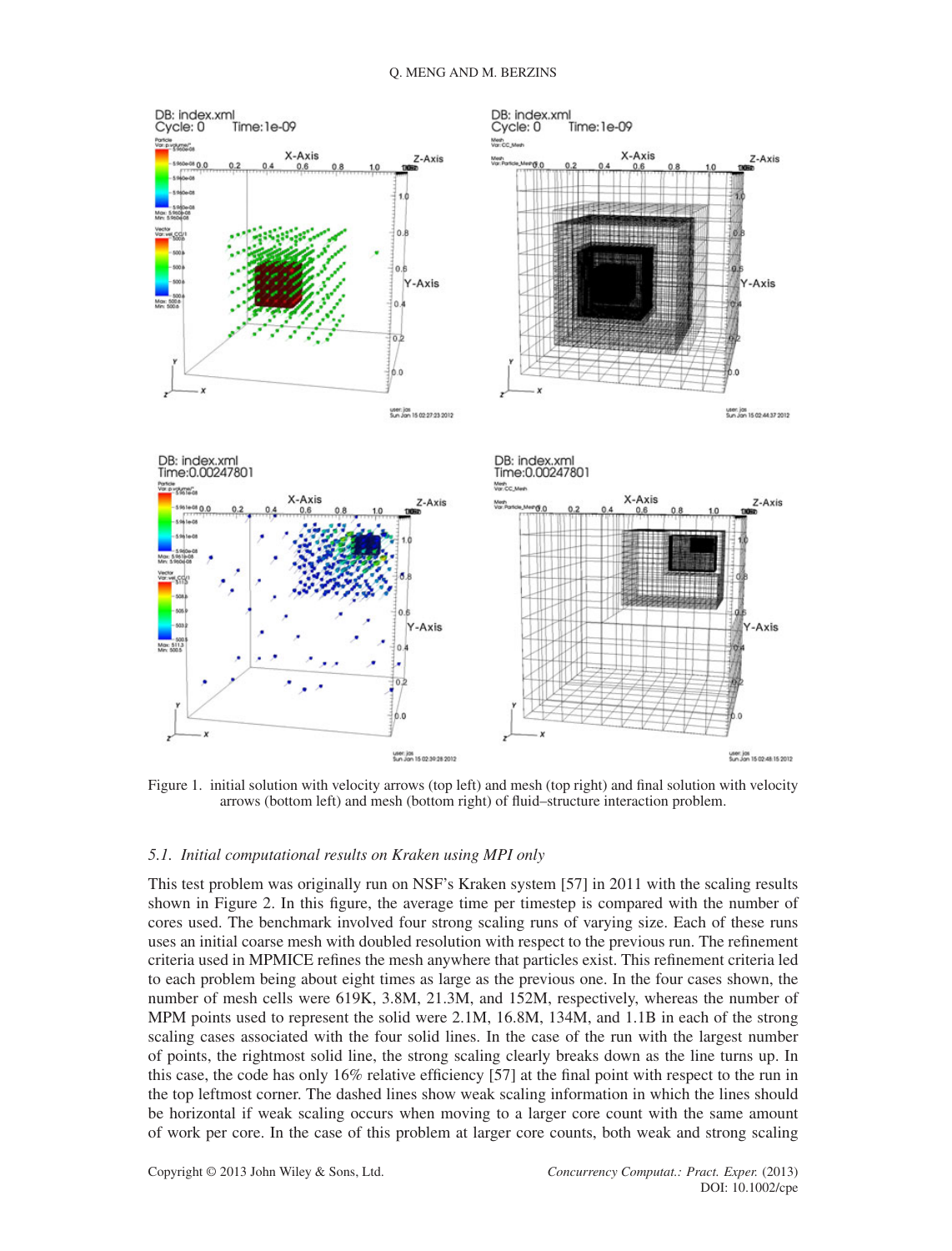

Figure 2. Initial poor scaling of Uintah on the fluid–structure interaction problem. The four solid lines show the average time per timestep for the strong scaling runs with each run having a problem size that is eight times larger than the solid line to its left. The dashed lines show weak scaling information for problem sizes that increase in proportion to the cores used.

break down. In this example, as the solid moves through the domain, the number of particles in a certain area changes significantly. Figure 3 shows how the number of particles and execution time changes during the simulation at two different locations. Location A is at the front of the object, whereas location B is at one of the edges of the object. Figure 3 shows that the computing cost of a patch with particles is about six times as great as the cost of a patch without particles. This causes a serious load imbalance issue that leads to poor scaling results as shown in Figure 2. Even with the measurement-based load balancer, the computational work in a region with particles is hard to precisely predict. When running with pure MPI scheduler, if one core has finished its assigned work faster than the other cores, it has to stay idle and wait for them to finish even if they are in the same node. With the same code, adaptive mesh refinement scaled well to 98K cores [12]. The challenges that arose in the scaling of this fluid–structure interaction problem directly motivated and influenced the work presented here.

## 6. UINTAH TASK GRAPH AND SCHEDULERS

In order to describe how Uintah schedules task in executing the task graph, an explanation is needed on how the task graph is generated as well as a brief description of the approaches used to execute it. Uintah uses both data parallelism and task parallelism to achieve high scalability when running with the hybrid multithreaded/MPI scheduler in [12]. After patches are assigned to nodes and detailed tasks are created on local and neighboring mesh patches, Uintah computes dependencies between tasks by comparing each task's computed (output) and required (input) variables. If a task's computed and required variables are read from and sent to tasks on a local patch, then an internal dependency is detected and marked as such on the task graph. If a task requires variables from (or computes variables for) a task on a patch held by another core or node, then an external dependency is detected in the task graph compilation process. In this case, a unique MPI message tag is assigned on both the node that computes the variable and the node that requires them.

Once all dependencies are detected, a directed acyclic graph that governs task execution is compiled. Uintah's directed acyclic graph based approach in which the dependencies of all tasks are analyzed before task execution and if any memory conflicts exist in two tasks, this analysis prevents those tasks from running at the same time. The Uintah scheduler uses the task graph to determine the order of execution, assigns tasks to local computing resources (CPU/GPU), and ensures that the correct interprocess communication is performed.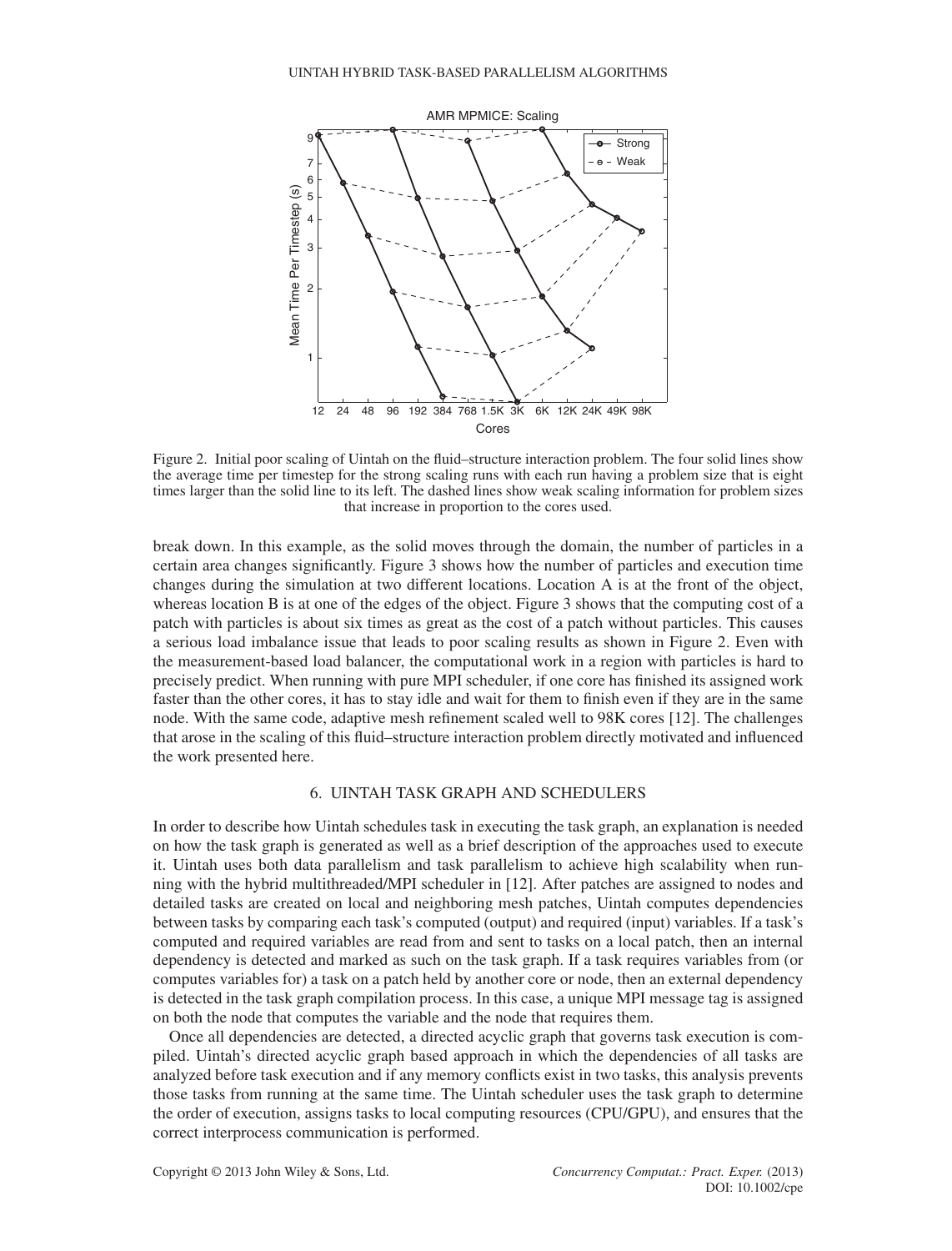

Figure 3. Number of particles and task execution time at two different locations A and B in the spatial domain.

#### *6.1. Dynamic scheduler*

Originally, Uintah used a static scheduler in which tasks were executed in a predetermined order. A limitation of this approach is that a single task waiting for messages causes the calculation on a core to sit idle. In order to address this issue, a new Uintah dynamic scheduler was developed so as to better overlap communication and computation by using out-of-order task execution [46]. Reference [46] also shows how Task queues were added to allow the scheduler to keep track of the different states of all tasks. An internal ready queue stores tasks whose local dependencies have been satisfied and are waiting for external MPI messages to arrive. An external ready queue stores tasks whose internal and external dependencies have all been satisfied and are now ready for execution. As long as the external ready queue is not empty, a core can always be given tasks to execute. Once a task is completed, the scheduler will use the task graph to find the subsequent internally satisfied tasks and add them to internal ready queue. In order to support dynamic scheduling of tasks, the Uintah data warehouse was changed from a hashed map to a hashed multimap to allow the saving of multiple variables under the same variable name and a patch id key. This change was necessary as when a task is running out-of-order, multiple versions of a variable may exist at the same time. This scheduler produced a significant performance benefit in lowering both the MPI wait time and the overall runtime [46].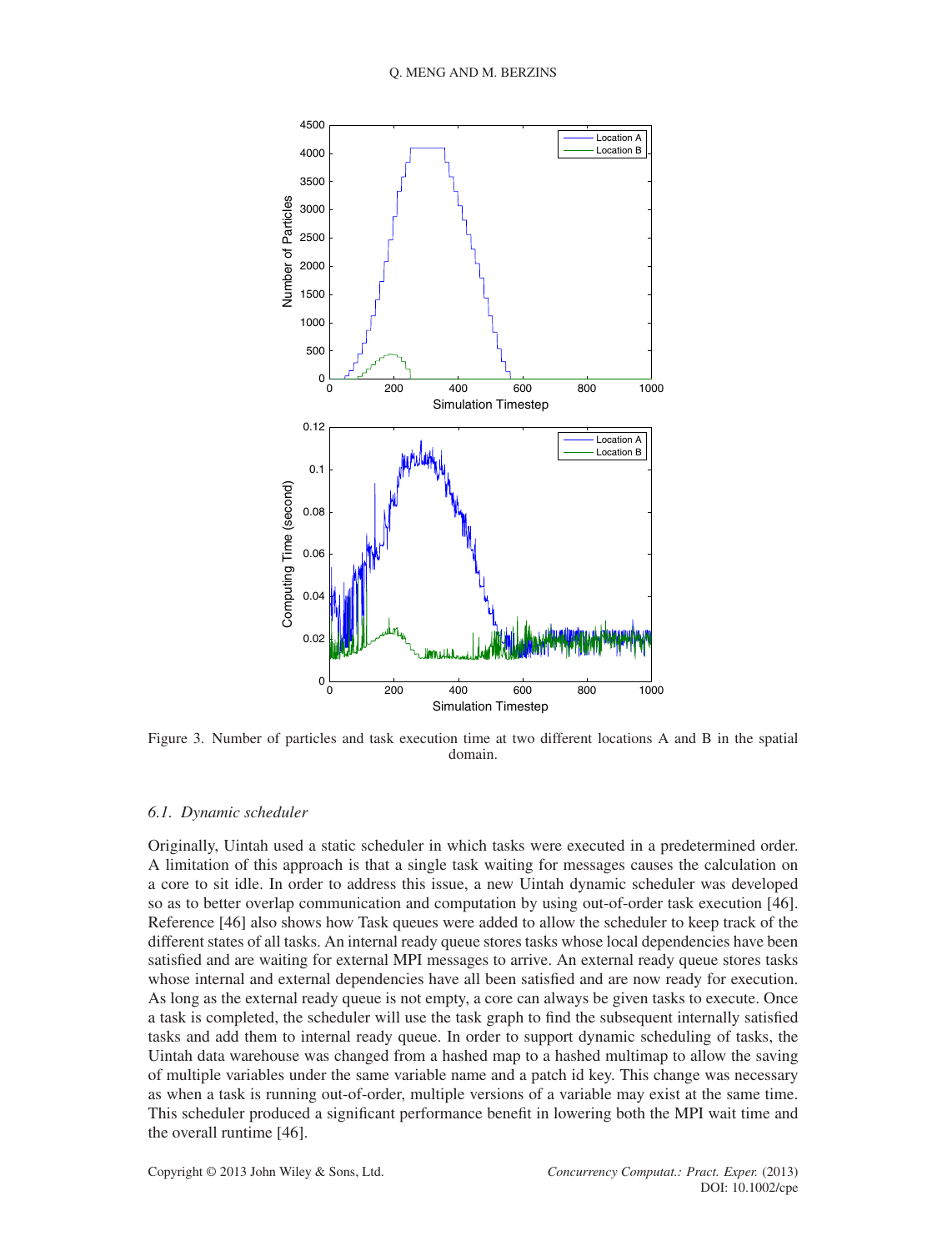## *6.2. Multithread scheduler: master–slave model*

Although the out-of-order execution model of [46] worked well for many cases, one limitation of its pure MPI scheduling is that tasks which are created and executed on different cores on the same node cannot share data. A new multithreaded MPI scheduler was used [12] to solve this problem by dynamically assigning tasks to worker threads during execution. This multithreaded MPI scheduler used a master–slave model that had one control thread and several worker threads per MPI process. The control thread processed MPI receives, managed tasks queues, and assigned ready tasks to worker threads. The worker threads simply executed their task and then asked the control thread to assign the next task. The control thread and worker threads communicated through pthread conditional variables. Uintah variables can be accessed freely by any thread as the task graph guarantees that there are no memory conflicts on any two ready tasks. However, many shared data structures, such as data warehouse and task queues, need to be thread safe and consistent across threads. As the Uintah framework manages tasks input and output, most tasks are already thread safe and can be supported by the multithreaded scheduler without rewriting any task code. Experimental results on AMR ICE simulations showed 50% to 90% savings on memory usage by using the multithreaded scheduler. This approach still did not result in the scalable execution of the fluid–structure problem described in Section 5, however.

#### *6.3. Multithread scheduler: decentralized model*

A potential bottleneck in the master–slave model is that a worker thread may become idle if the control thread cannot respond to its next ready task request quickly enough. In order to guarantee a short response time, the control thread was assigned to a dedicated core. This approach led to this core being underutilized when running with small number of cores, as there was not enough work for the control thread. The solution to this was to design a new decentralized multithreaded scheduler to allow all threads to process MPI sends and MPI receives or to execute tasks concurrently without a control thread. Instead of asking the control thread for a ready task, the threads in the decentralized multithreaded scheduler directly pull tasks from the two ready queues. When a thread pulls a task from the internal ready queue, then MPI nonblocking receives are posted. Also, when a thread pulls a task from the external ready queue, then a task's callback function is executed and MPI sends are posted after task execution. Furthermore, each thread must keep checking the task queues and MPI receives when it is idle as there is no longer a central controller. As this could lead to busy-locking on those shared resources when multiple threads become idle and keep acquiring read locks, a two-stage execution approach is used.

The first stage is to check if any work is available, either to process MPI receives or to execute a task for the current thread. When there is a ready task or a pending MPI receive, the scheduler will switch to the second stage to execute the task or to process MPI receives concurrently. If no work is available, a mutex needs to be acquired before checking all the task queues and MPI receives again. The scheduler will not release this mutex and so will prevent other idle threads from checking task queues and MPI receives until a new ready task is available or a new MPI receive is posted. In this way, when multiple threads become idle, checking for shared resources will be slowed down by this mutex and priority is given to threads that are able to update the task queue or post MPI receives.

Table I shows a performance comparison between the decentralized and master–slave models in a 32-core single node. In this case, the decentralized model outperforms the master–slave model on all runs up to 32 cores per node. By monitoring the CPU utilization of each core, it was confirmed that the decentralized model solved the issue of underutilization of the core that runs the control

| Table I. Execution time: master-slave versus |  |
|----------------------------------------------|--|
| decentralized.                               |  |

| Number of cores |       |       |    | 16   |      |  |  |
|-----------------|-------|-------|----|------|------|--|--|
| Master-slave    | 57.28 | 20.72 | 94 | 481  | 2.95 |  |  |
| Decentralized   | 29 R  | 15.84 | 82 | 4.59 | 2.78 |  |  |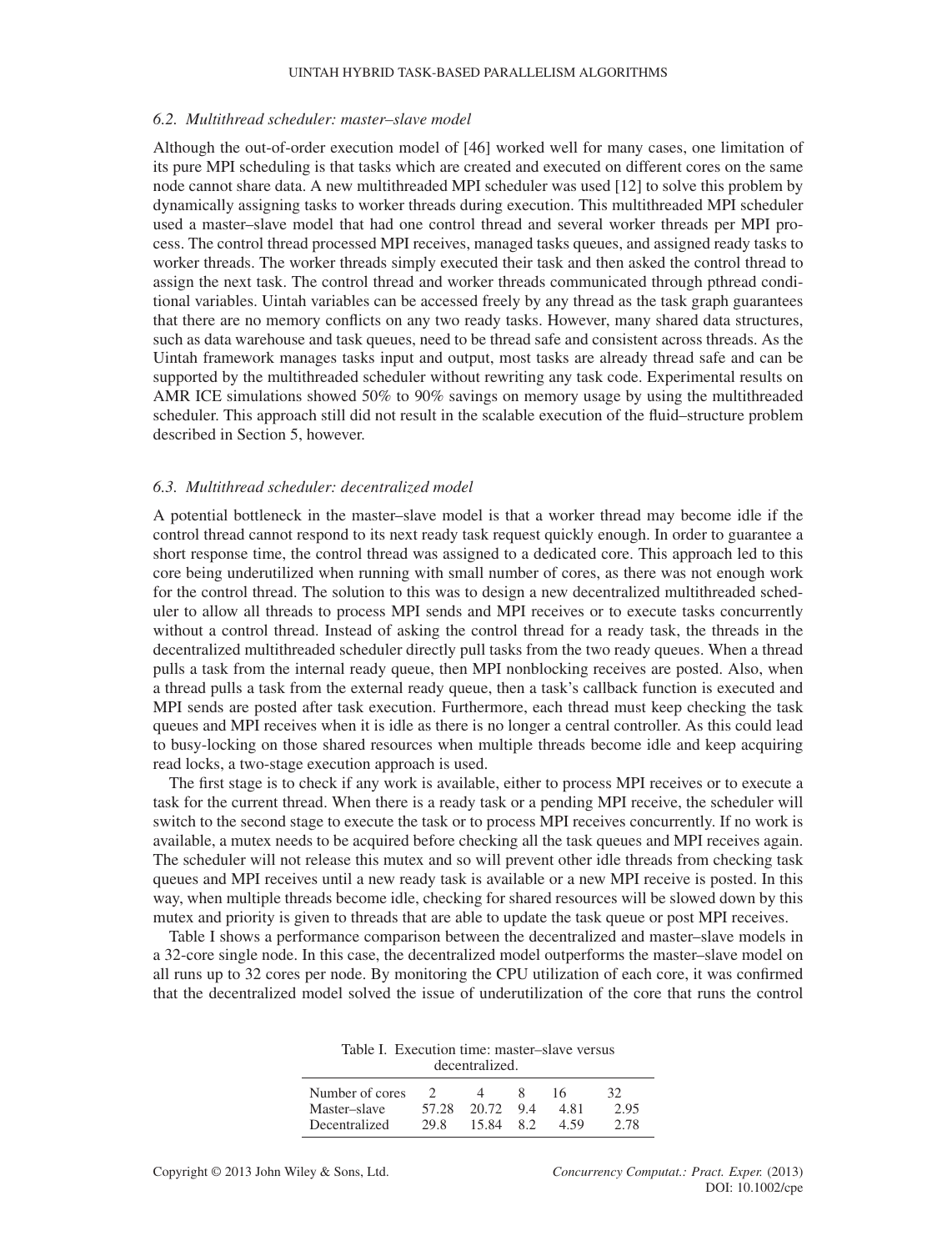thread. Furthermore, when one master control thread with 1, 3, 7, 15, and 31 worker threads are used, the CPU loads on the control thread increases linearly and are about 0.3%, 0.7% 1.7% 3.0%, and 6.9%, respectively. There is an increase in master control thread CPU usage with increasing numbers of worker threads. This makes it difficult to balance the control thread workload with the worker threads, although the master–slave model will likely hit a control thread bottle neck when number of cores per node increases. In contrast, the decentralized scheduler is able to fully utilize all available cores on-node, regardless of the number of cores.

## 7. UINTAH HYBRID PARALLELISM IMPROVEMENT

This section will discuss how the hybrid multithreaded/MPI approach was used to overcome the challenges with regard to scaling fluid–structure problems. Our previous published work used the multithreaded MPI approach for fluid problems without particles by using the ICE algorithm [12]. Unlike all the tasks in ICE components that were thread safe, several race conditions were found to exist in the MPM simulation components. Most of these race conditions were due to the use of global temporary data structures instead of local ones and were easily fixed. However, much of the existing framework related to particles had to be rewritten to guarantee thread safety.

## *7.1. Reducing particle relocation costs*

As noted earlier, in Uintah, solid objects are represented by MPM particle variables. During a timestep, each particle's new location coordinates and other physical attributes will be computed by MPM tasks and saved in the data warehouse. If a particle's position moves from one patch to another, it is the infrastructure's responsibility to map those particle variables back into the background grid according to their new locations. This is carried out by inserting a relocation task into the task graph. During this process, each particle's new 'owner' patch will be located in the patch BVH tree according to its new coordinates. If the new 'owner' patch is located on the same node, only a simple reindexing of the patch's particle variable array is required. However, if the new 'owner' patch is located on another node, the particle information must be transmitted using MPI. In particle relocation, only the sending node's MPI process has knowledge of the new particle location and how many particles and their variables need to be transferred. The destination node must know the source node id first, as MPI nonblocking receives cannot be posted without a source rank id and a prepared buffer. The sender side packs all particles that have the same destination into a Uintah-defined scatter record and then sends this record though an MPI message. At the receive side, an empty scatter record buffer is prepared by calling MPI\_Probe on each the neighboring rank ids. The framework then uses MPI rank id and buffer size pairs for later MPI nonblocking receive calls to actually obtain the moved particles. Thus, the cost for moving a particle off a node requires one MPI call on the sending side and two MPI calls on receive side, which is much more expensive than that of moving a particle inside a node or core. This last point is illustrated in Figure 4, when using our hybrid multithreaded/MPI approach, the number of particles that need to be sent is significantly reduced when using one MPI process per node as opposed to one MPI process per



Figure 4. Particle relocation in the MPI and thread/MPI cases showing that there is less MPI communication in the thread MPI case because of the larger domain per MPI process.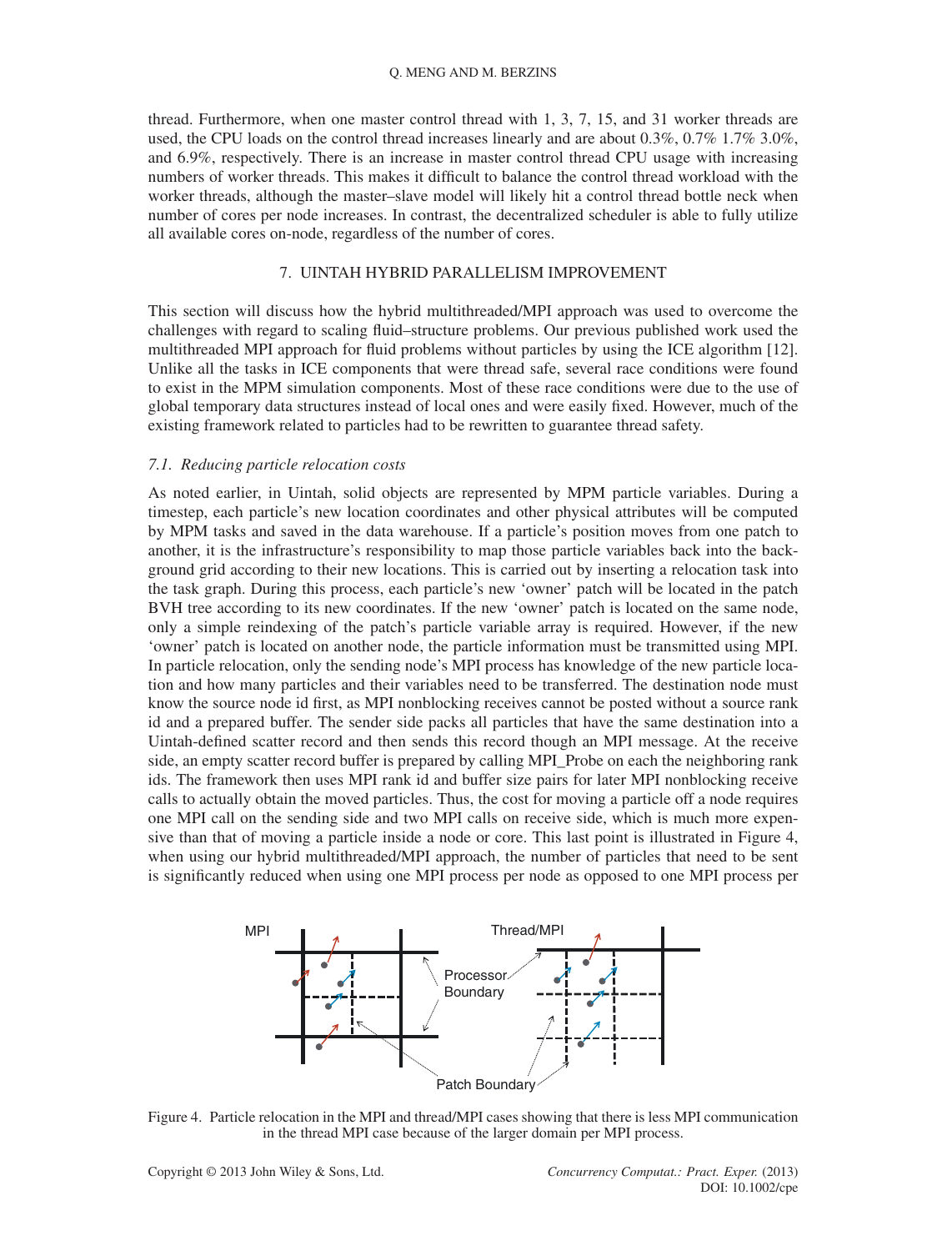core, as all transfers internal to a node no longer use MPI. In Figure 4 left, of the processor only has four cells and when a particle crosses a solid line, it must be transferred using MPI to another processor. In contrast, in Figure 4 right, the single multicore MPI process can send particles to other patches without using MPI, as the processor boundary is now that of all the patches on the multicore node.

## *7.2. Load-balancing improvements*

By using the hybrid scheduling approach described earlier, all tasks in the same node can be executed by any idle cores on that node. Moreover, the load balancer now profiles and predicts workload per node instead of per core. The accuracy of prediction is improved as changes of workload over a larger region are generally more stable than those over a small region. The average core load imbalance value was reduced from about 60% to 25% when running with nearly one patch per core at 100K cores on the Jaguar XK6 by using this approach.

## *7.3. Using lock-free data structures*

A major overhead of the multithreaded scheduler approach [12] is due to the use of locking to protect shared data structures. This overhead keeps increasing with the number of cores per node as contention for acquiring locks also increases. A significant reduction in task waiting was obtained by eliminating large amounts of locking overhead through a redesign of some of the shared data structures so as to make them lock free. In particular, by using hardware-based atomic operations [58], which are supported by modern CPUs, these new data structures can be made to be more efficient than using the traditional pthread read–write lock and mutex. Although the use of these operations is common, we are not aware of their use in this way to make a data warehouse better able to handle requests for multiple core on a large high-performance computing platform.

Uintah has three types of variables:

- 1. Grid variables exist everywhere in the simulation grid for flow simulations. Grid variables on the same node can share a combined 3D array with different memory windows. As both the memory window and the 3D array are reference-counted, the associated memory will be deallocated when no longer referenced.
- 2. Particle variables exist only at a certain point for solid MPM simulations in Uintah. Particles in a Uintah patch are saved in a simple vector and indexed by a subset of that vector. By saving recent query ranges, particle sets are cached so as to speed up later queries.
- 3. Reduction variables are designed to combine multiple values provided by different tasks. The reduction variable operator must be associative, so that the order of computation will not alter the final value, apart from rounding errors. When the same reduction variable is computed multiple times on the same node, the locally reduced value will be updated immediately and stored in the data warehouse. After all local tasks have computed reduction variables, the global value of the reduction variable will be calculated through a call to MPI\_AllReduce. This means that the cost of MPI\_AllReduce depends on only the number of multicore nodes and not the number of cores, as is the case if each core has its own MPI process.

As mentioned earlier, Uintah variables can share the same memory window and 3D array. In fact, most of Uintah objects such as grid level, variable label, and MPI buffers are also reference-counted so that they can be easily deallocated when no longer needed. When running in multithreaded mode originally, reference counters were protected by a fixed size array of mutexes to ensure correctness. Once a new reference-counted object was created, a mutex from this array was assigned to it in a round-robin fashion. This design allowed many objects to share a mutex instead of each object creating its own as there may be thousands of reference-counted objects and dynamically creating thousands of mutexes is too expensive. However, potential false conflicts may exist when accessing two unrelated objects that happen to share the same mutex. This reference counting lends itself to the use of atomic operations [58]. A new reference counting class was implemented in Uintah by using *add\_and\_fetch* and *sub\_and\_fetch* atomic operations to replace the pthread mutex vector.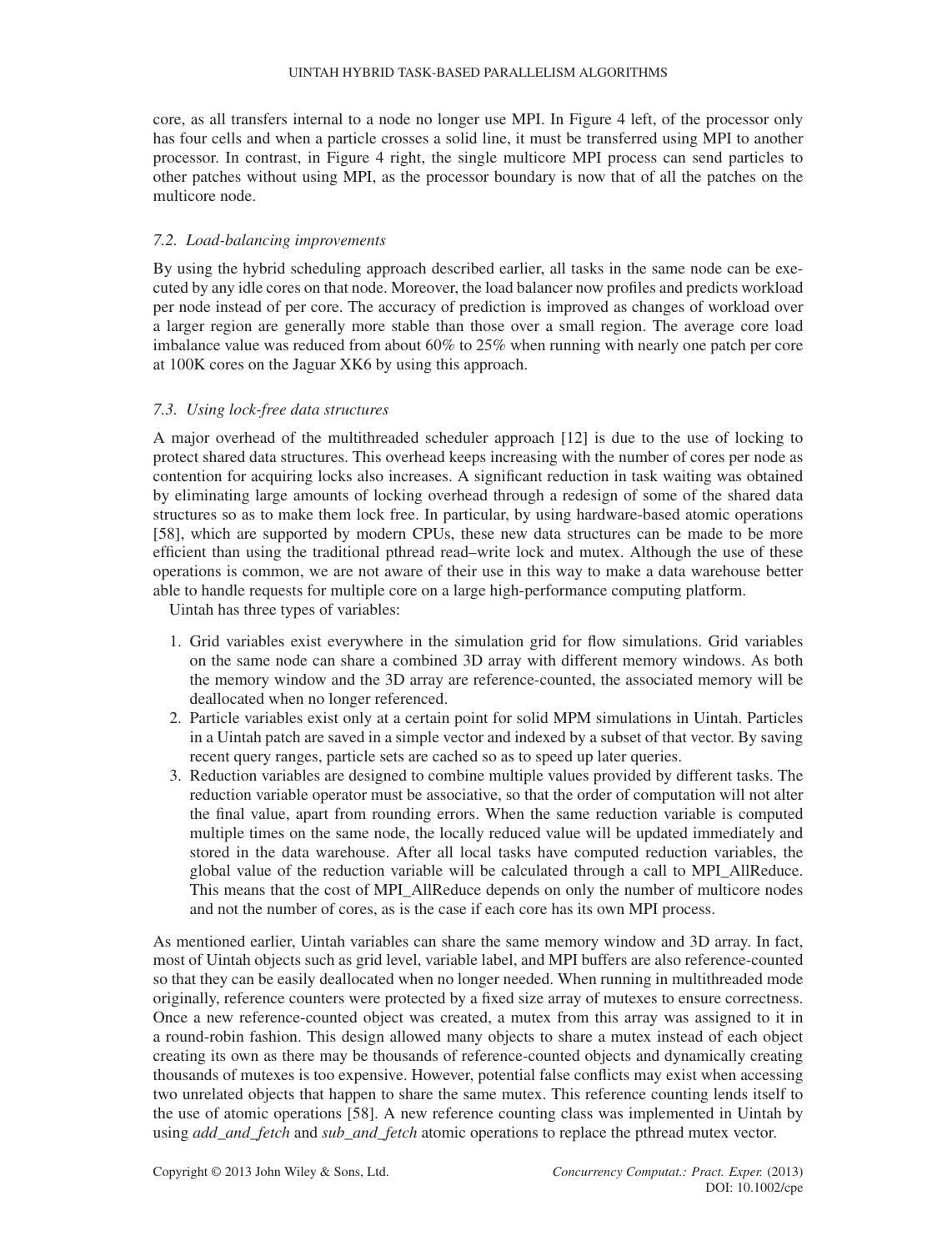| Data structure      | Data<br>warehouse | Four other main<br>data structures |  |  |  |
|---------------------|-------------------|------------------------------------|--|--|--|
| Read lock(s) times  | 7.86              | 0.166                              |  |  |  |
| Write lock(s) times | 12.14             | 0.076                              |  |  |  |

Table II. Shared data structure read/write locking times in a total wallclock runtime of 162 sec.

As described earlier, all tasks depend on the hashed multimap data warehouse to look up and save variables by using a patch id and variable name key. Each data warehouse has a pthread read/write lock to protect the hashed multimap. A read-only lock needs to be acquired when a task looks up a variable's memory address from data warehouse. A write lock needs to be acquired when a new variable need to put result into the data warehouse either from a computational task or from MPI message. Based on our timing results on Uintah read–write locks in Table II, the data warehouse lock was seen to be the largest single source of overhead far exceeding the four other main data structures that used locks on a node. For this reason, the hashed multimap data warehouse was redesigned to be lock free by using a two-step look-up strategy. During task-graph compilation, a hash map containing keys of all locally computed and required variables is created on-the-fly. This hash map will not change during task execution and can also be shared by multiple data warehouses until the task graph needs to be recompiled. The actual container of variables in each data warehouse will be a pre-allocated vector that has exactly the same size as this hash map. The value of this precomputed hash map will be the index to the container vector. When accessing a variable, the data warehouse will first use the hash map key to locate the variable from its private container vector. As the precomputed hash map is read-only during the task execution; no lock is needed to protect it. When updating the container vector, atomic operations are used to achieve consistency among threads.

A simplified version of the variable-inserting algorithm for putting a new variable into the data warehouse using the *compare\_and\_swap* atomic operation is shown in Algorithm 1. This algorithm inserts a variable to a linked list atomically. The head of this linked list is saved in the container vector. A variable-combining algorithm for reducing reduction variables using the *test\_and\_set* atomic operation is shown in Algorithm 2. This algorithm combines the new value of a variable with the existing value in the data warehouse. When multiple threads try to update this value, any two threads can compute the combined reduction value without being serialized. As these atomic operations are used on our redesigned data structures, pthreads locks are no longer needed to protect a long critical session when accessing the hashed multimap data structure.

## 8. EXPERIMENTAL RESULTS

This section will consider whether or not hybrid multithreaded/MPI approach can improve the performance and scalability of fluid–structure interaction problems in Uintah. We will also examine the performance difference between using a lock-free data structure and a traditional lock-protected data structure. The prototypical simulation study used in Section 5 was used to compare the hybrid

**function** ADD(*key*, *var*) *idx* ← hash\_map[key]  $di \leftarrow$ **new** *dataitem*()  $di^{\wedge} .var \leftarrow var$ **repeat**  $di^{\wedge}$ *.next*  $\leftarrow$  *vector*[*idx*]  $\mathbf{until} \ compare\_and\_swap(\&vector[idx], di^{\wedge}.next, di)$ **end function**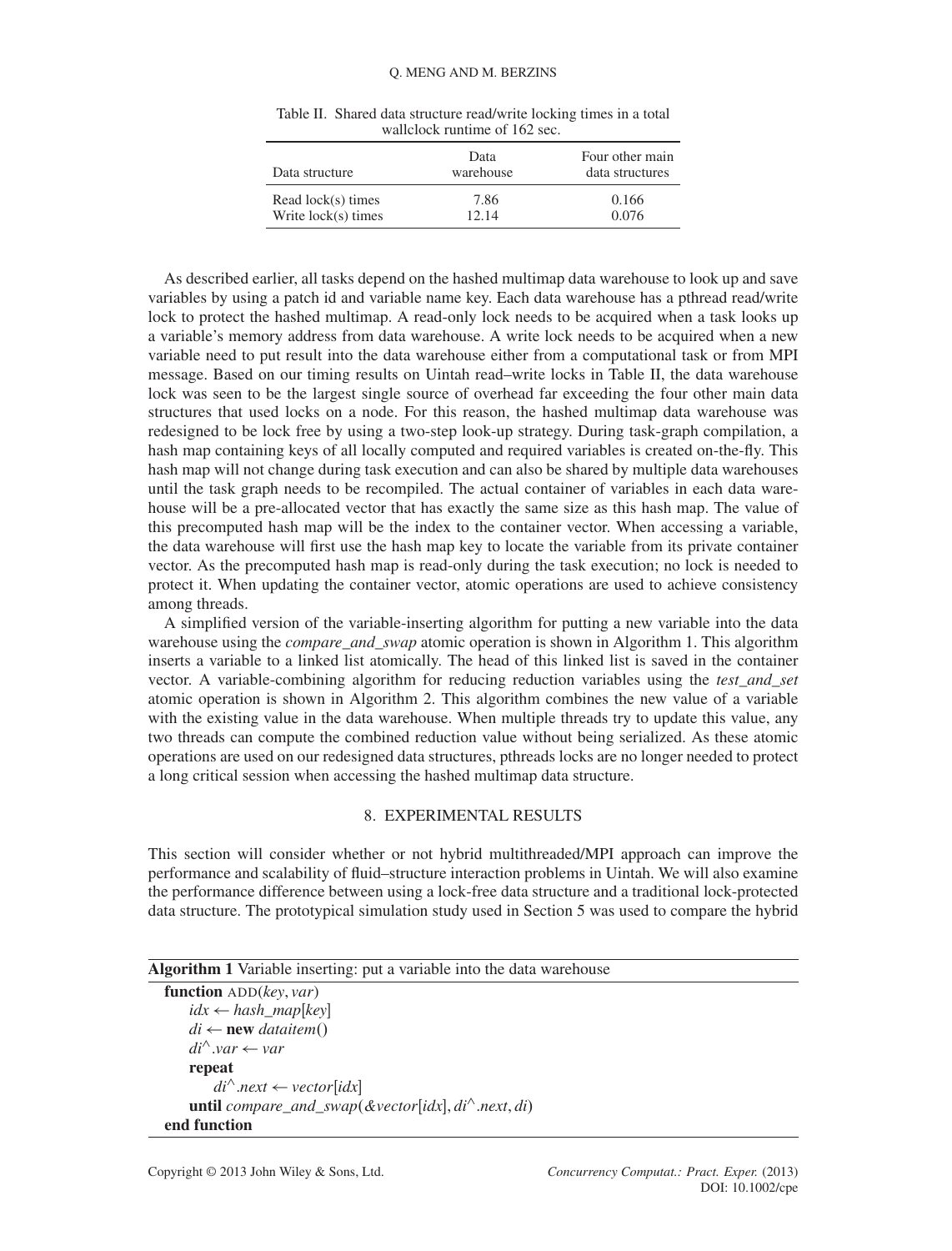## UINTAH HYBRID TASK-BASED PARALLELISM ALGORITHMS

| Algorithm 2 Variable combining: reduce a variable into the data warehouse |  |
|---------------------------------------------------------------------------|--|
|---------------------------------------------------------------------------|--|

```
function REDUCE(key, var)
idx ← hash_map[key]
di \leftarrownew dataitem()
di^{\wedge}.var \leftarrow var.clone()
repeat
    old \leftarrow test\_and\_set(\&vector[idx], 0)if thenold = 0old \leftarrow dielse
        old^.var^.reduce.di^.var/
        delete di
    end if
    di \leftarrow test\_and\_set(\&vector[idx], old)until di = 0end function
```
multithreaded/MPI approach, the multithreaded/MPI with lock-free data warehouse approach, and the MPI approach.

#### *8.1. Single node performance improvement*

The first comparison is between the hybrid multithreaded/MPI approach and the lock-free data warehouse on a single shared memory node. This test was run on a Jaguar Cray XK-6 external node with 32 AMD interlagos cores. Three sets of strong scaling benchmark results were gathered by using the dynamic MPI scheduler, the decentralized hybrid multithreaded/MPI scheduler with the old pthread locking data warehouse and the decentralized hybrid multithreaded/MPI scheduler with the lockfree data warehouse. The input files for all three runs are identical and generate 887K particles on an AMR grid. Figure 5 shows the speedups when running with 2, 4, 8, 16, and 32 cores. The multithreaded scheduler with the lock-free data warehouse is  $1.4\times$  faster than with the pthreads locking data warehouse and  $2.4\times$  faster than when using MPI only.

Table III shows the execution time comparison results when running with different numbers of MPI processes and with different numbers of threads per MPI process. CPU affinity was used to



Figure 5. Performance comparison between the MPI, pthreads, and threaded lock-free approaches.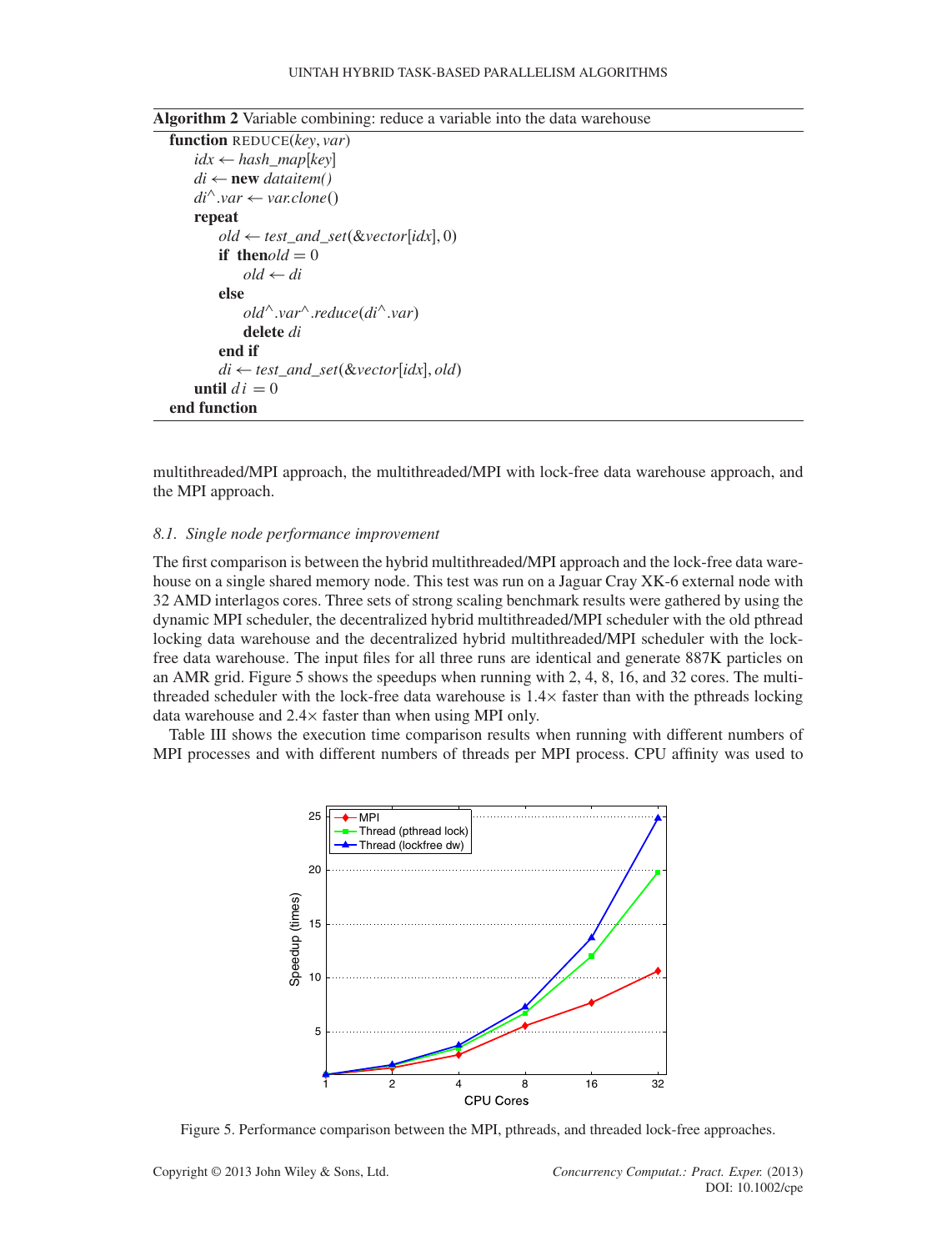Table III. Mixed MPI and threads performance (total 32 cores).

| Number of MPI process 32<br>Number of threads |       |      |           |      |      | 64   |      | 1024 |
|-----------------------------------------------|-------|------|-----------|------|------|------|------|------|
| Execution times                               | 5 1 8 | 3.77 | 3.05 2.79 | 2.62 | 2.22 | 2.40 | 2.41 | 2.47 |

guarantee that each thread is assigned to a dedicated core. Threads in the same MPI process were assigned to nearby cores so as to limit any possible cache coherence overheads. These benchmark results show that the optimized performance for this problem is achieved when running with the maximum number of available threads per MPI process. Also, when the number of threads was increased to be larger than the number of cores per node, the results of using 64 and 128 threads on a 32 core node are about 9% slower than when using 32 threads. As Uintah threads are lightweight, we are able to run 1024 threads per node, which is much larger than the 32 available cores and the additional scheduling overhead is about  $11\%$ . With MPI only, the execution times for 64 and 128 MPI processes on a 32-core node are 6.60 and 8.63 sec, 27% and 67% slower than 32-MPI process. We are unable to obtain a result for 1024-MPI processes per node as this exceeds available memory due to the heavy memory footprint of the MPI processes.

## *8.2. Scalability improvement*

The scalability benchmark involved four runs with varying problem sizes using a similar approach to that in Section 5 and the same test problem but with larger particle and mesh sizes so as to make possible strong scalability to larger core counts. Each run uses a mesh that was refined by a factor of two in each dimension with respect to the previous run. As the mesh is refined where particles exist, eight times as many particles will be created than on the original coarse mesh. The number of particles created in the four runs are 7.1 million, 56.6 millon, 452.9 millon, and 3.62 billion, respectively. This leads to each run being approximately eight times as large as the previous run. As we will also generate weak scaling results at the same time, the problem size per node needs to be constant. Therefore, eight times as many cores were used from one run to the next. These tests were run on the Jaguar Cray XK-6 machine with up to 256K cores and with 16 cores per node. Figure 6 shows the scaling results for four benchmark tests. Weak scalability is represented by the almost-horizontal dashed lines and strong scalability by the almost-straight diagonal solid lines in the four runs. The strong scaling efficiency of the largest problem (the rightmost solid line) is 68% at 256K cores relative to the base case of 16K cores. It is worth remarking that the slight problem with



Figure 6. Strong and weak scaling on Jaguar XK-6 for the benchmark problem of Section 5 and Figure 2.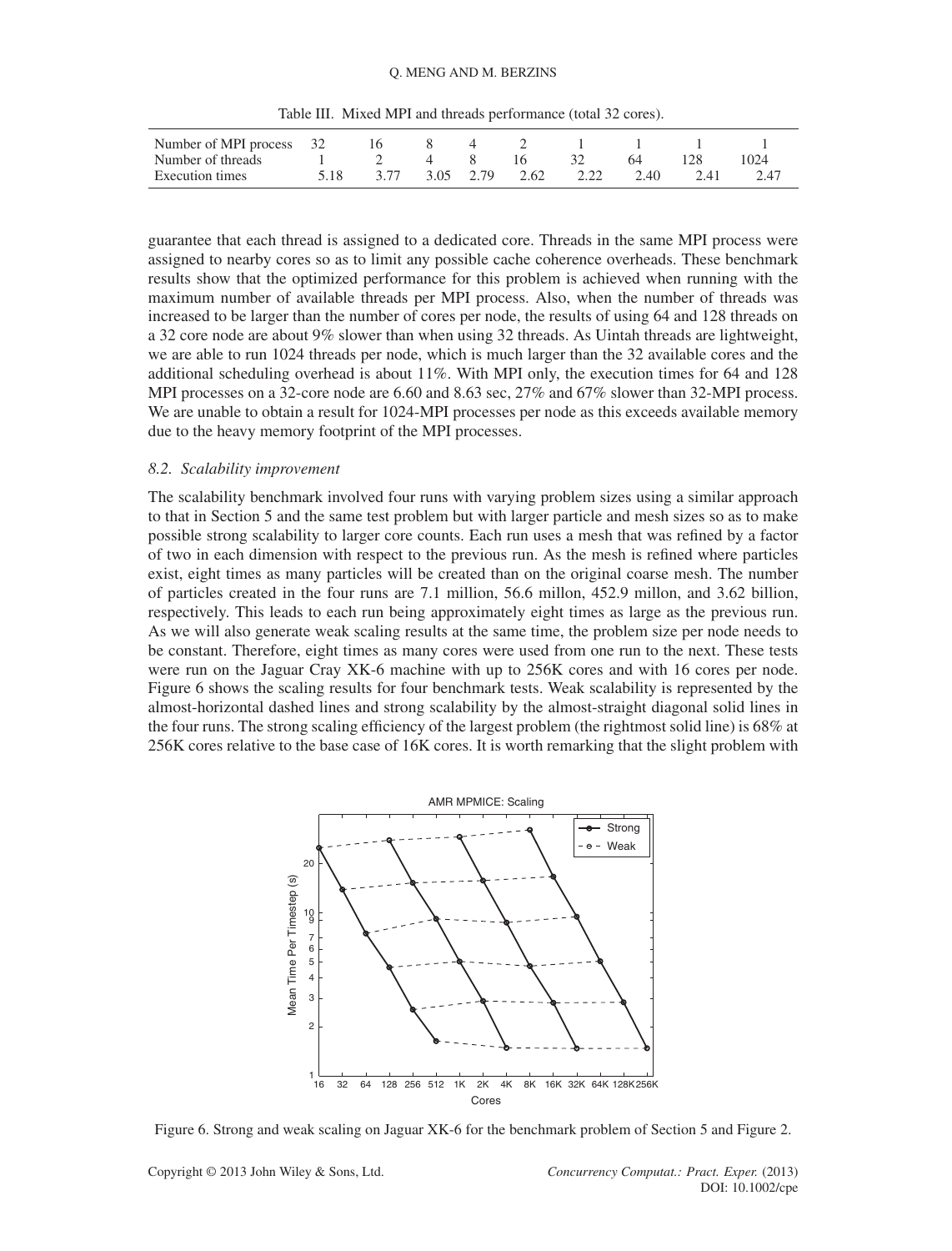

Figure 7. Weak scaling efficiency comparison between the MPI and threaded/MPI approaches.

weak scalablity at 1000 or so core comes from difficulties in assigning each core the same (limited) number of patches.

By using optimized hybrid multithreaded/MPI algorithms, the number of MPI ranks involved in communication is reduced without much performance overhead. For the MPMICE problem, overheads as percentages of local computations are as follows: 1.2% for allocation variables and put in the data warehouse, 6.9% for querying and assembling variables from the data warehouse, 0.6% for querying particle sets from data warehouse, 1.5% for reading tasks from work queue, and 1.2% for inserting tasks into the work queue with priority. The major single overhead (6.9%) of the Uintah framework is querying and assembling variables, in particular when (i) mapping patches between different AMR levels and (ii) allocating new memory and copying data to this new memory to hold both patch center and halo regions when pre-allocation is not possible.

This approach leads to better weak scaling. Figure 7 shows the weak scaling efficiency compared with the previous MPI only benchmark result from Section 5. The base cases to calculate efficiencies are 24 cores for MPI runs on Kraken and 64 cores for the hybrid multithreaded/MPI runs on Jaguar XK6. These two series are the same as the second from bottom dashed weak scaling line in Figure 2 and the bottom dashed weak scaling line in Figure 6. The results show significant improvement of weak scaling efficiency when using hybrid multithreaded/MPI approach especially on runs with large core counts.

#### 9. CONCLUSIONS AND FUTURE WORK

These results presented here show great performance improvements and also show good scalability so far on 256K cores on Jaguar Cray XK-6 by using the hybrid multithreaded/MPI scheduler and the new lock-free data structures. However, alongside the lock-free data warehouse, many other shared data structures such as task queues, particle subset caches, and patch BVH trees still need to be redesigned to be lock free. Even though these data structures are accessed less frequently than the data warehouse, the waiting time for acquiring locks related to these structures is going to grow as the number of core per node increases. The future removal of all these locks and making Uintah fully lock free will improve the scaling here further on present and future many-core and multicore machines. The present decentralized scheduler will also be used instead of the current master–slave model used in the Uintah GPU scheduler [51]. This will require the current GPU controller thread routines to be rewritten to guarantee thread safety but will allow these scalability results to be extended to heterogeneous CPU–GPU architectures. A start on this has already been made while this paper has been under review [47].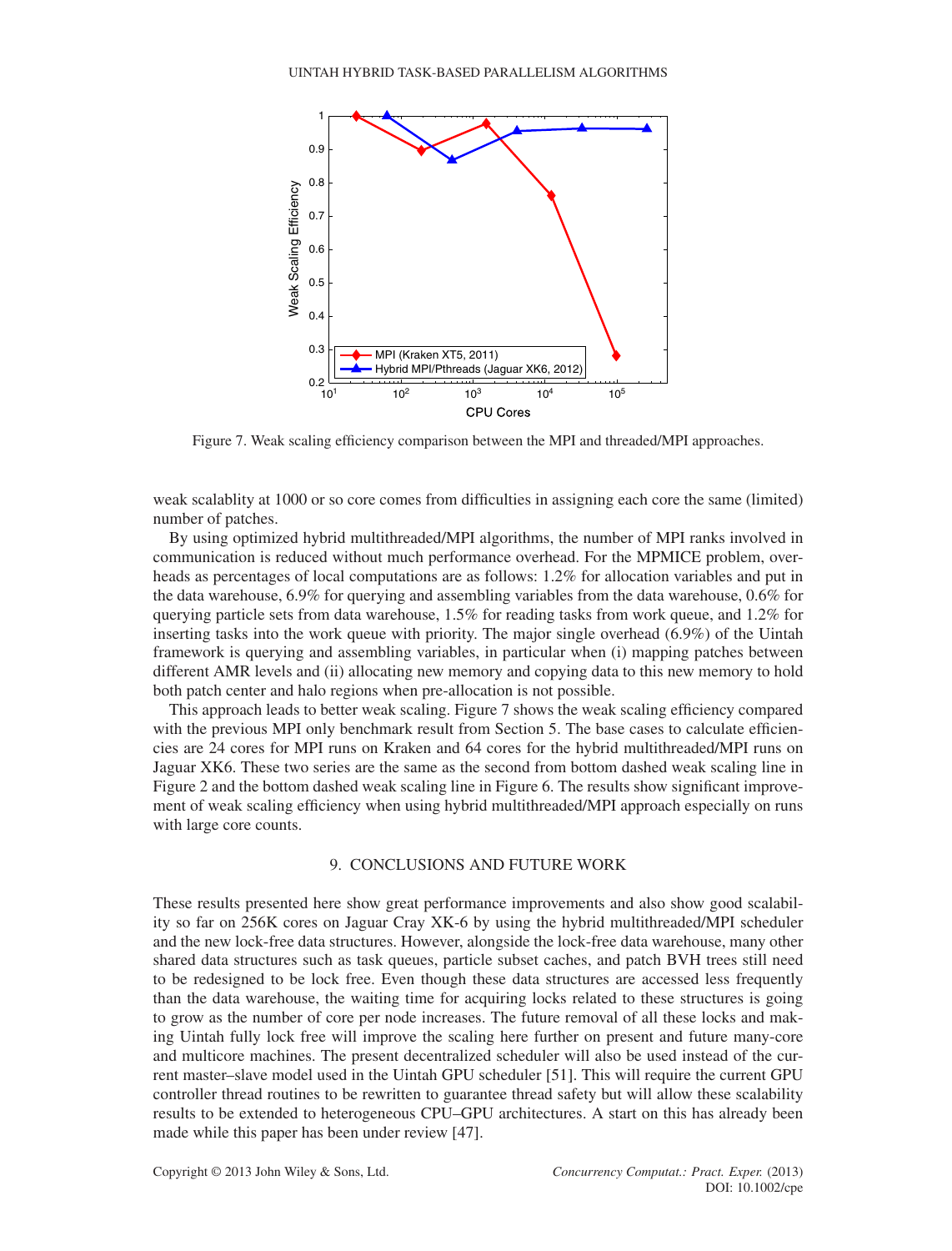#### ACKNOWLEDGEMENTS

This work was supported by the National Science Foundation under subcontract No. OCI0721659, the NSF OCI PetaApps program through award OCI0905068 and by DOE INCITE award CMB015 for time on Jaguar. Uintah was originally written by the University of Utah's Center for the Simulation of Accidental Fires and Explosions and funded by the Department of Energy, subcontract No. B524196. We would also like to thank Alan Humphrey, Todd Harman, and all those presently and previously involved with Uintah, Justin Luitjens, in particular. Finally, we would like to thank the reviewers for helping to improve the paper by their helpful and perceptive comments.

#### **REFERENCES**

- 1. Scientific grand challenges: crosscutting technologies for computing at the exascale report from the workshop held February 2–4, 2010. (Available from: http://science.energy.gov/~/media/ascr/pdf/program-documents/docs/ Crosscutting\_grand\_challenges.pdf [Accessed July 31, 2012]).
- 2. Germain JD, McCorquodale J, Parker SG, Johnson CR. Uintah: a massively parallel problem solving environment. *HPDC'00: Ninth IEEE International Symposium on High Performance and Distributed Computing*, IEEE Computer Society: Washington, DC, USA, 2000; 33.
- 3. Parker SG. A component-based architecture for parallel multi-physics PDE simulation. *Future Generation Computer Systems* 2006; **22**(1):204–216.
- 4. Parker SG, Guilkey J, Harman T. A component-based parallel infrastructure for the simulation of fluid–structure interaction. *Engineering with Computers* 2006; **22**(3):277–292.
- 5. Berzins M. Status of release of the Uintah computational framework. *SCI Technical Report, No. UUSCI-2012- 001*, SCI Institute, University of Utah, 2012. (Available from: http://www.sci.utah.edu/publications/SCITechReports/ UUSCI-2012-001.pdf [Accessed at July 31, 2012]).
- 6. Guilkey JE, Harman TB, Xia A, Kashiwa BA, McMurtry PA. An Eulerian–Lagrangian approach for large deformation fluid–structure interaction problems, Part 1: algorithm development. In *Fluid Structure Interaction II*, Vol. 36. WIT Press: Cadiz, Spain, 2003; 143–156.
- 7. Harman TB, Guilkey JE, Kashiwa BA, Schmidt J, McMurtry PA. An Eulerian–Lagrangian approach for large deformation fluid–structure interaction problems, Part 2: multi-physics simulations within a modern computational framework. In *Fluid Structure Interaction II*, Vol. 36. WIT Press: Cadiz, Spain, 2003; 157–166.
- 8. Sulsky D, Chen Z, Schreyer HL. A particle method for history-dependent materials. *Computer Methods In Applied Mechanics And Engineering* 1994; **118**:179–196.
- 9. Sulsky D, Zhou SJ, Schreyer HL. Application of a particle-in-cell method to solid mechanics. *Computer Physics Communications* 1995; **87**:236–252.
- 10. Luitjens J, Berzins M. Improving the performance of Uintah: a large-scale adaptive meshing computational framework. *Proceedings of the 24th IEEE International Parallel and Distributed Processing Symposium (IPDPS10),* IEEE, Atlanta, GA, USA, April 2010; 1–10.
- 11. Luitjens J, Berzins M. Scalable parallel regridding algorithms for block-structured adaptive mesh refinement. *Concurrency And Computation: Practice And Experience* 2011; **23**(13):1522–1537.
- 12. Meng Q, Berzins M, Schmidt J. Using hybrid parallelism to improve memory use in the Uintah framework. *Proceedings of the 2011 TeraGrid Conference,* ACM, ACM, July 2011; 24.
- 13. Berzins M, Luitjens J, Meng Q, Harman T, Wight CA, Petersonr J. Uintah a scalable framework for hazard analysis. *Proceedings of the 2010 TeraGrid Conference,* ACM, Pittsburgh, Pennsylvania, USA, July 2010; 3.
- 14. Attaway SW, Heinstein MW, Swegle JW. Coupling of smooth particle hydrodynamics with the finite element method. *Nuclear Engineering and Design* 1994; **150**:199–205.
- 15. Brown K, Attaway S, Plimpton SJ, Hendrickson B. Parallel strategies for crash and impact simulations. *Computer Methods in Applied Mechanics and Engineering* 2000; **184**:375–390.
- 16. Dostl Z, Vondrk V, Hork D, Farhat C, Avery P. Scalable FETI algorithms for frictionless contact problems. In *Domain Decomposition Methods in Sciences and Engineering XVII*, Vol. 60, Langer U, *et al.* (eds), Lecture Notes in Computational Science and Engineering (LNCSE). Springer: Berlin, 2008; 263–270.
- 17. Bungartz H-J, Benk J, Gatzhammer B, Mehl M, Neckel T. Partitioned simulation of fluid–structure interaction on Cartesian grids. In *Fluid–Structure Interaction—Modelling, Simulation, Optimisation, Part II of LNCSE*, Vol. 73, Bungartz H-J, Mehl M, Schfer M (eds). Springer: Berlin, Heidelberg, 2010; 255–284.
- 18. Grinberg I, Wiseman Y. Scalable parallel simulator for vehicular collision detection. *2010 IEEE International Conference on Vehicular Electronics and Safety (ICVES)*, 15; 116–121.
- 19. Gotz J, Iglberger K, Sturmer M, Rude U. Direct numerical simulation of particulate flows on 294912 processor cores. *2010 International Conference for High Performance Computing, Networking, Storage and Analysis (SC),* ACM/IEEE, Vol. 13, New Orleans, LA, USA, November 2010; 1–11.
- 20. Wissink AM, Hornung RD, Kohn SR, Smith SS, Elliott N. Large scale parallel structured AMR calculations using the SAMRAI framework. In *Supercomputing '01: Proceedings of the 2001 ACM/IEEE Conference on Supercomputing,* ACM/IEEE: Denver, Colorado, USA, November 2001; 22–22.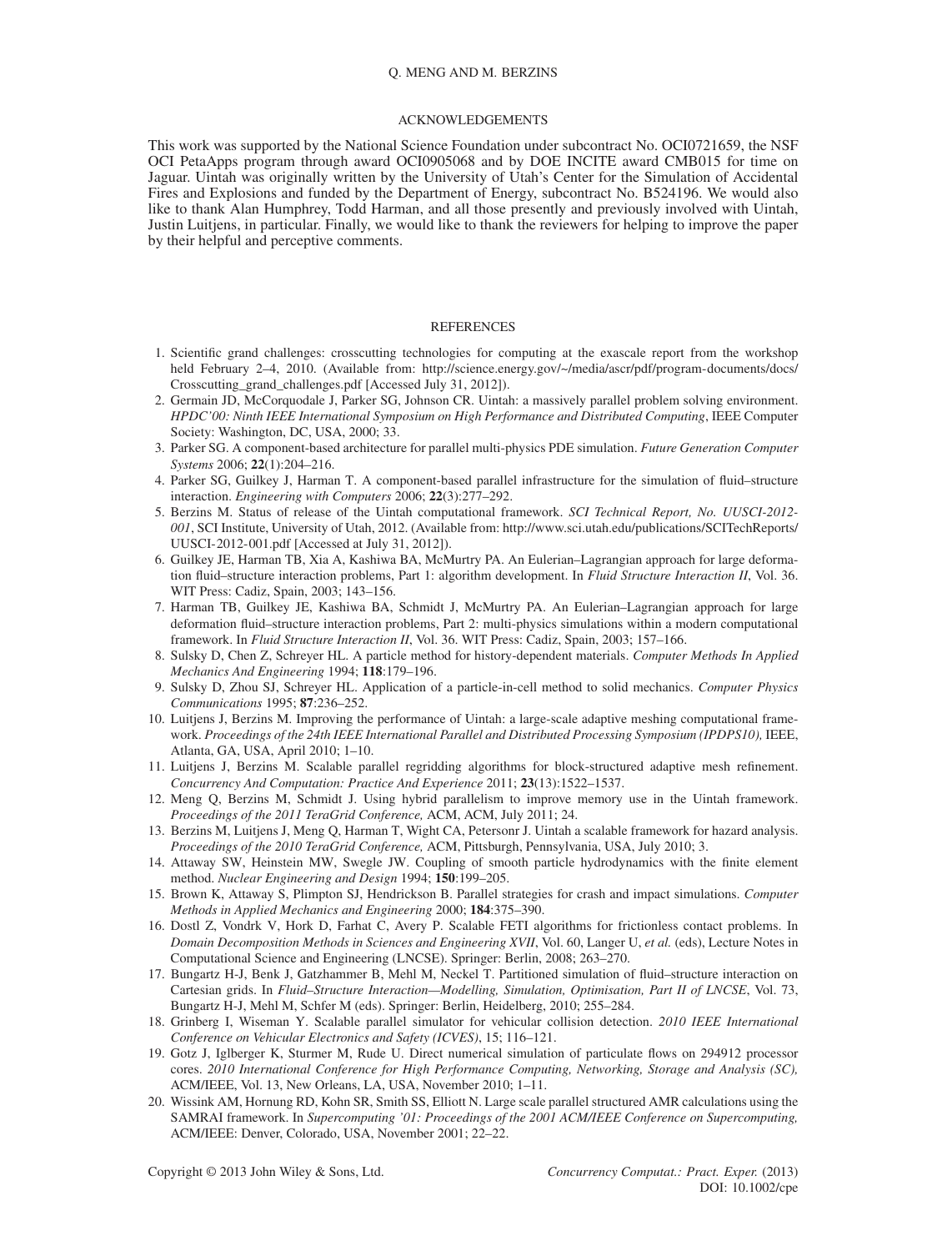- 21. Steensland J, Söderberg S, Thuné M. A comparison of partitioning schemes for blockwise parallel SAMR algorithms. In *Proceedings of the 5th International Workshop on Applications Parallel Computing, New Paradigms for HPC in Industry and Academia*. Springer-Verlag: London, Uk, 2001; 160-169.
- 22. Fryxell B, Olson K, Ricker P, Timmes FX, Zingale M, Lamb DQ, Macneice P, Rosner R, Rosner JW, Truran JW, Tufo H. FLASH an adaptive mesh hydrodynamics code for modeling astrophysical thermonuclear flashes. *The Astrophysical Journal Supplement Series* 2000; **131**:273–334.
- 23. Daley C, Bachan J, Couch S, Dubey A, Fatenejad M, Gallagher B, Lee D, Weide K. Adding shared memory parallelism to FLASH for many-core architectures. In *TACC-Intel Highly Parallel Computing Symposium*, April 2012.
- 24. Daley C, Vanella M, Dubey A, Weide K, Balaras E. Optimization of multigrid based elliptic solver for large scale simulations in the FLASH code. In *Concurrency and Cmputation: Practice and Experience*. John Wiley & Sons, Ltd: Chichester, UK, 2012.
- 25. O'Shea B, Bryan G, Bordner J, Norman M, Abel T, Harkness R, Kritsuk A. Introducing Enzo, an AMR Cosmology Application in "Adaptive Mesh Refinement—Theory and Applications". In *Lecture Notes in Computational Science and Engineering*, Vol. 41, Plewa T, Linde T, Weirs VG (eds). Springer: London, UK, 2005; 341-350.
- 26. Wise JH, Abel T. Enzo+Moray: radiation hydrodynamics adaptive mesh refinement simulations with adaptive ray tracing, 15th March 2011. arXiv:1012.2865v2.
- 27. Seidel EL, Allen G, Brandt S, Lraffler F, Schnetter E. Simplifying complex software assembly: the component retrieval language and implementation. *Proceedings of the 2010 TeraGrid Conference*, ACM New York, NY, USA, 2010.
- 28. Oliker L, Carter J, Beckner V, Bell J, Wasserman H, Adams M, Ethier S, Schnetter E. Large-scale numerical simulations on high-end computational platforms. In *Performance Tuning of Scientific Applications, Chapter 6*, Bailey DH, Lucas RF, Williams SW (eds). Chapman & Hall/CRC Computational Science Series: London, UK, 2011.
- 29. Schnetter E, Ott C, Allen G, Diener P, Goodale T, Radke T, Seidel E, Shalf J. Cactus framework: black holes to gamma ray bursts. In *Petascale Computing: Algorithms and Applications, chapter 24*, Bader DA (ed.). Chapman & Hall/CRC Computational Science Series: London, UK, 2008.
- 30. Burstedde C, Wilcox LC, Ghattas O. p4est: scalable algorithms for parallel adaptive mesh refinement on forests of octrees. *SIAM Journal on Scientific Computing* 2011; **33**(3):1103–1133.
- 31. Schraml SJ, Kendall TM. Scalability of the CTH Shock Physics Code on the Cray XT. *DoD High Performance Computing Modernization Program Users Group Conference (HPCMP-UGC)* June 2009; **2009**:450,453, 15–18.
- 32. Kashiwa BA, Rauenzahn RM. A multimaterial formalism. *Technical Report LA-UR-94-771*, Los Alamos National Laboratory, Los Alamos, 1994.
- 33. Kashiwa BA, Gaffney ES. Design basis for cfdlib. *Technical Report LA-UR-03-1295*, Los Alamos National Laboratory, Los Alamos, 2003.
- 34. Guilkey JE, Harman TB, Banerjee B. An Eulerian–Lagrangian approach for simulating explosions of energetic devices. *Computers and Structures* 2007; **85**:660–674.
- 35. Harlow FH, Amsden AA. Numerical calculation of almost incompressible flow. *Journal of Computational Physics* 1968; **3**:80–93.
- 36. Kashiwa BA, Rauenzahn RM. A cell-centered ice method for multiphase flow simulations. *Technical Report LA-UR-93-3922*, Los Alamos National Laboratory, Los Alamos, 1994.
- 37. Tran LT, Kim J, Berzins M. Solving time-dependent PDEs using the material point method, a case study from gas dynamics. *International Journal for Numerical Methods in Fluids* 2009; **62**(7):709–732.
- 38. Brackbill JU, Ruppel HM. FLIP: a method for adaptively zoned, particle-in-cell calculations of fluid flow in two dimensions. *Journal of Computational Physics* 1986; **65**:314–343.
- 39. Brackbill JU. Particle methods. *International Journal for Numerical Methods in Fluids* 2005; **47**:693–705.
- 40. Guilkey JE, Weiss JA. Implicit time integration for the material point method: quantitative and algorithmic comparisons with the finite element method. *International Journal for Numerical Methods in Engineering* 2003; **57**:1323–1338.
- 41. Tran LT, Berzins M. IMPICE Method for Compressible Flow Problems in Uintah. *International Journal for Numerical Methods in Fluids* 20 June 2012; **69**(5):926–965. DOI: 10.1002/fld.2620. Published online 20 July.
- 42. Steffen M, Kirby RM, Berzins M. Decoupling and balancing of space and time errors in the material point method (MPM). *International Journal for Numerical Methods in Engineering* 2010; **82**(10):1207–1243.
- 43. Wallstedt PC, Guilkey JE. An evaluation of explicit time integration schemes for use with the generalized interpolation material point method. *Journal of Computational Physics* 2008; **227**:9628–9642.
- 44. Sadeghirad A, Brannon RM, Burghardt J. A convected particle domain interpolation technique to extend applicability of the material point method for problems involving massive deformations. *International Journal for Numerical Methods in Engineering* 2011; **86**(12):1435–1456.
- 45. Luitjens J, Berzins M, Henderson TC. Parallel space-filling curve generation. *Concurrency and Computation Practice and Experience* 2007; **19**(10):1387–1402. DOI: 10.1002/cpe.1179.
- 46. Meng Q, Luitjens J, Berzins M. Dynamic task scheduling for the Uintah framework. *Proceedings of the 3rd IEEE Workshop on Many-Task Computing on Grids and Supercomputers (MTAGS10),* IEEE, New Orleans, LA, USA, November 2010; 1–10.
- 47. Meng Q, Humphrey A, Berzins M. The Uintah framework: a unified heterogeneous task scheduling and runtime system. *Digital Proceedings of The International Conference for High Performance Computing, Networking, Storage*